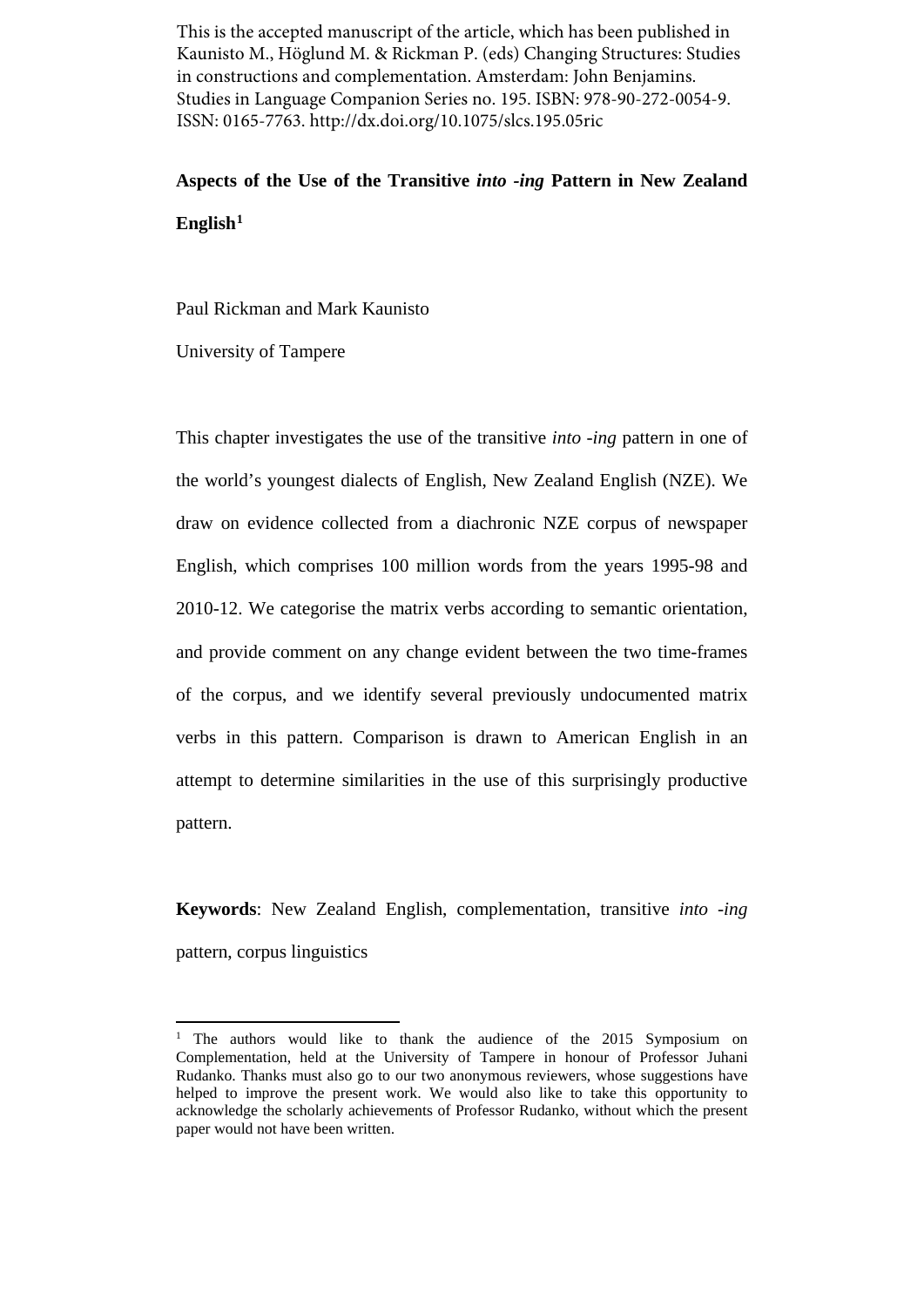#### **1 Introduction**

The transitive *into -ing* pattern, exemplified by the sentence *Philip tricked Phyllis into paying for dinner*, has been given a thorough treatment in recent years (see, e.g. Davies 2012; Kim & Davies 2016; Rudanko 2000; 2002; 2005; 2006; 2011; 2015a; 2015b; Rudanko & Luodes 2005; Wulff et al.  $2007$  $2007$ ).<sup>2</sup> This surge in attention parallels a rise in the general frequency of the pattern in the main varieties of English; something that has been convincingly demonstrated in the literature (see, e.g. Rudanko 2005, and Davies 2012 for figures). Despite all the recent coverage, the usage of the pattern in the young dialect of New Zealand English remains, to the best of our knowledge, unexplored. Should the best of our knowledge prove faulty, however, the diachronic approach afforded by a corpus created specifically for studies in NZE requiring large amounts of data, such as the present chapter, will at least offer new insights into the use of the transitive *into -ing*  pattern in this lesser studied variety of English.

With this study we aim to address the questions of how the frequency in NZE generally compares to other dialects; whether there is any apparent change in the qualitative or quantitative uses of the pattern in NZE over the time frame investigated, and whether NZE shows any innovative aspects of its use. With regard to the last point, the expectation that some kind of

<span id="page-1-0"></span><sup>2</sup> As regards terminology, here we use 'transitive *into -ing*', as coined by Juhani Rudanko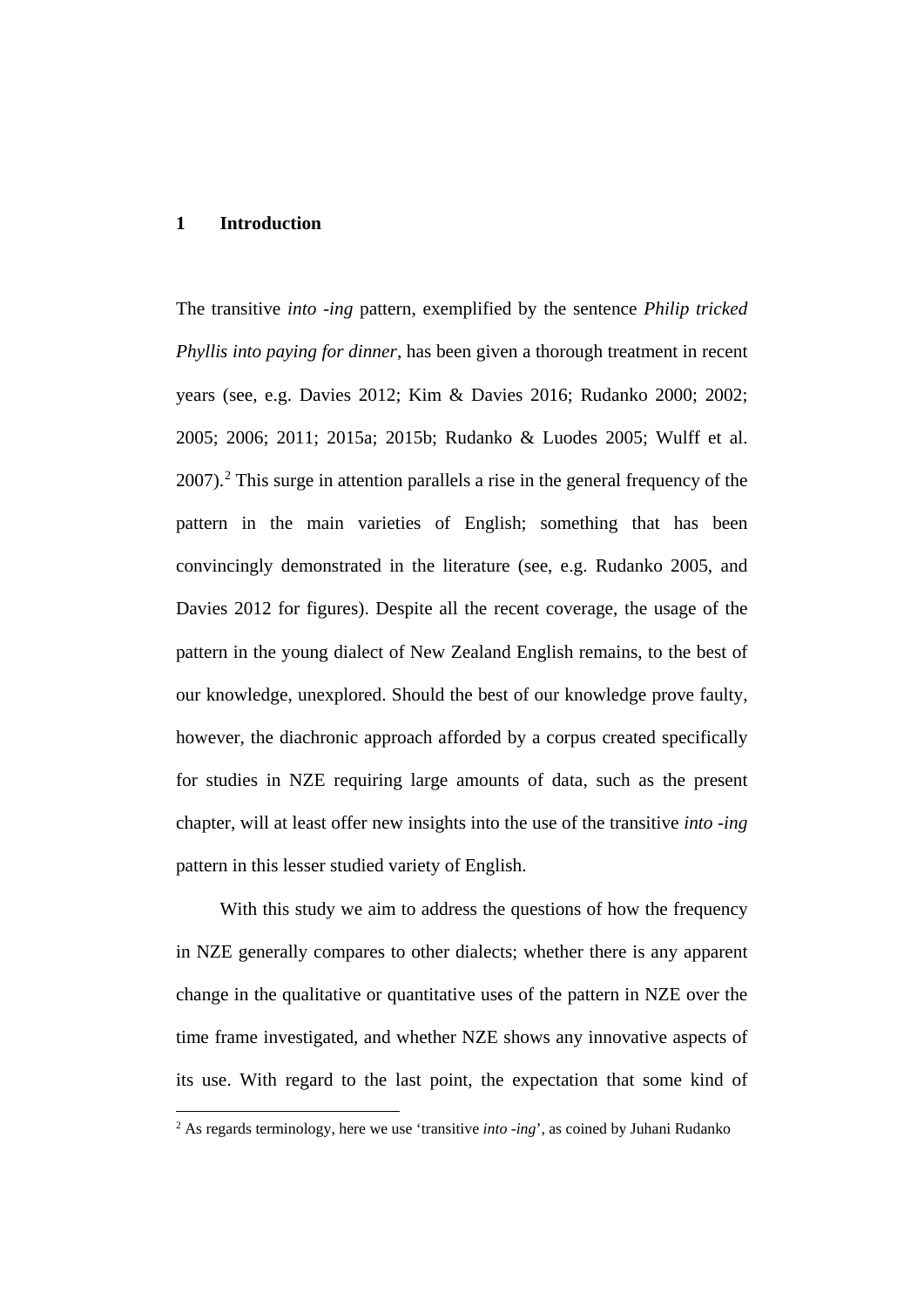innovative usage will be found almost goes without saying, as each of the southern hemisphere Englishes is well known for lexical idiosyncrasies (Turner 1966: 112ff.; Bauer 1994; Hay et al. 2008: 65ff.), and NZE speakers are almost certain to add some local flavour to such a productive pattern.

This chapter is structured as follows: Section 2 introduces the pattern, covers the necessary theoretical aspects of transitive *into -ing*, and discusses the relevant points that have arisen from earlier research. Section 3 presents the corpus used in this study and methodological issues; Section 4 comprises the results and discussion, and Section 5 provides the summary and concluding remarks.

### **2 Background and earlier research**

As earlier research has noted, a compelling property of the pattern is its apparent ability to provide fertile ground for new and innovative language use, and the array of matrix verbs documented with the transitive *into -ing*  pattern is striking, to say the least. The following example, taken from the Corpus of New Zealand Newspaper English (CNZNE), illustrates the pattern.

(1) They force the roading authorities into providing expensive new motorways. (CNZNE *Dominion* 1995)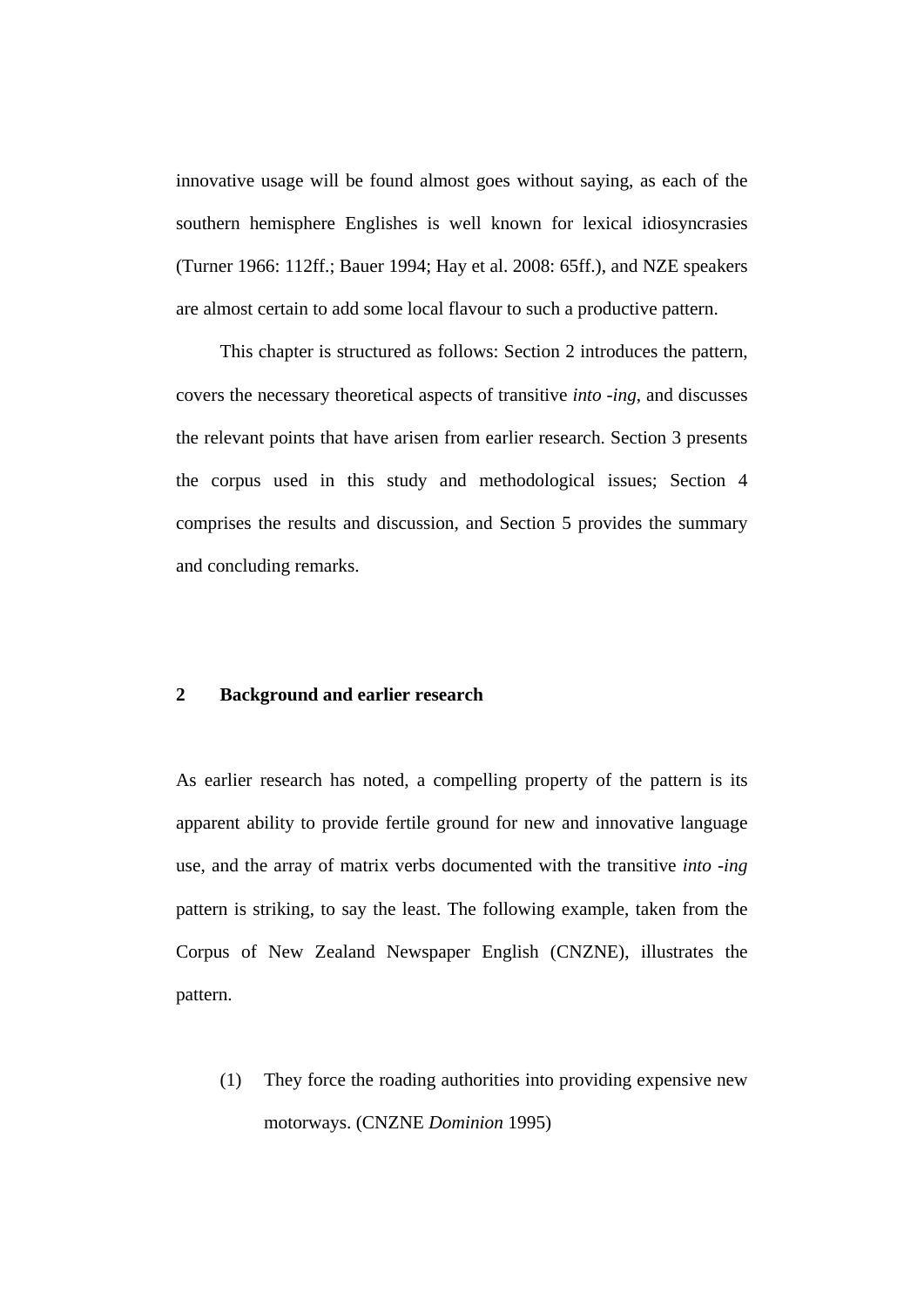The pattern manifests certain syntactic and semantic properties that require discussion at this point. Syntactically, it should be noted that in sentence (1), the matrix verb *force* selects three arguments: the higher subject NP, the higher object NP, and the lower clause introduced by the preposition *into*. The lower clause contains a null subject NP, an understood argument, which, in an expanded syntactic representation, would be represented by the null element PRO. The postulation of a null subject, while not uncontroversial, is in accordance with much of the literature on argument structure today, and is found in recent mainstream, influential grammars of English, as this excerpt from Huddleston & Pullum (2002: 65) shows: "[m]ost non-finite clauses have no overt subject, but the interpretation of the clause requires that an understood subject be retrieved from the linguistic or non-linguistic context" (see also Brinton and Brinton 2010: 275). PRO obtains its reference from the object of the higher clause, *the roading authorities,* and the sentence, therefore, is one of object control.

Verbs occurring in this pattern have been found to co-occur in some other patterns (Rudanko 2006; Kim & Davies 2016), the main two being the  $V + NP + to$ -infinitive pattern, which hosts three-argument verbs such as *force, persuade* and *pressure,* as in *They force the roading authorities to provide expensive new motorways*; and the  $V + NP$  pattern, which hosts two-argument verbs such as *fool, manoeuvre* and *tempt*, as in *They fool the roading authorities*. The third and less central pattern likewise hosts two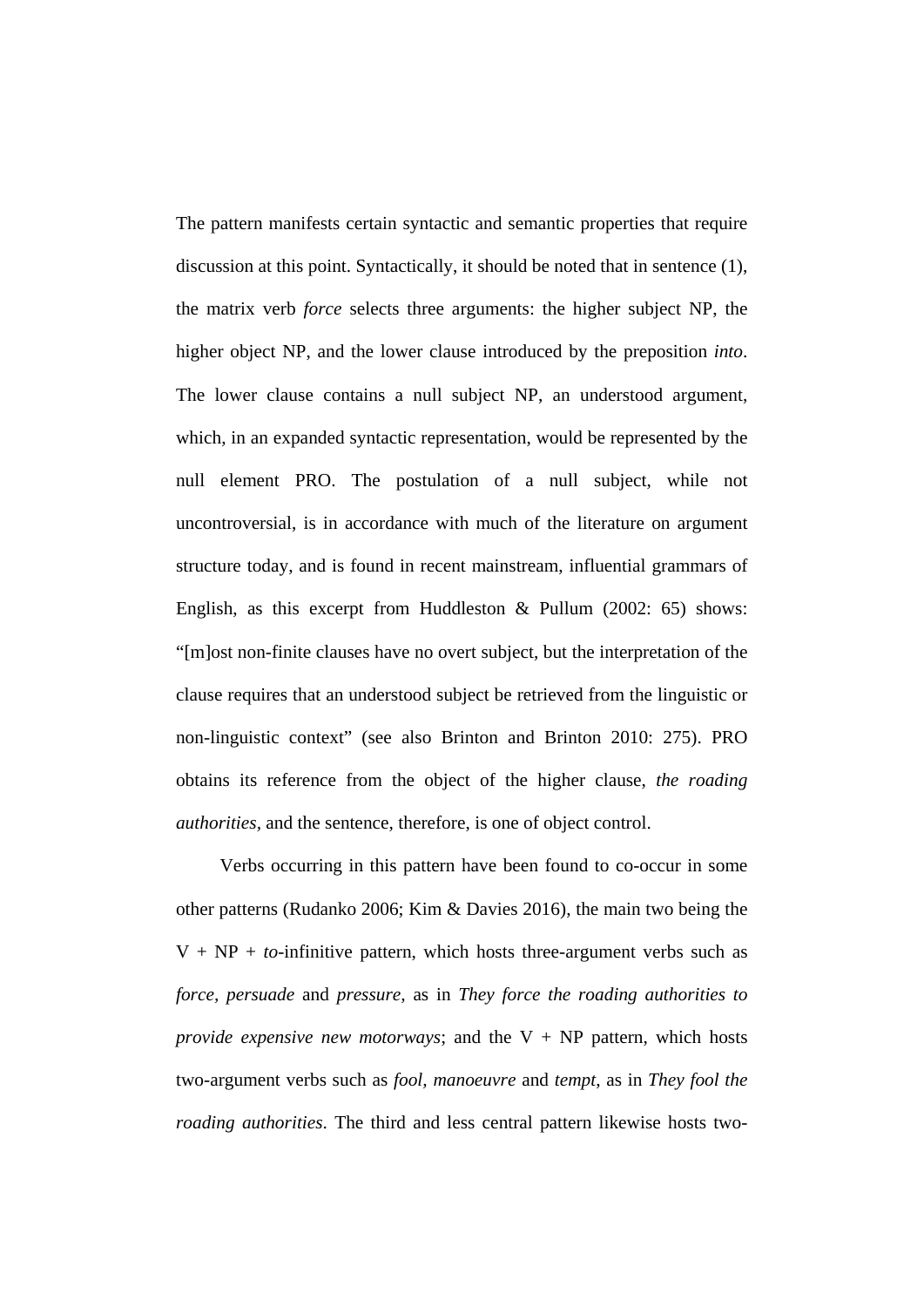argument verbs, but in this case the second argument is not of the same semantic type as the previous pattern. The difference between the semantic roles of the NP object permitted with verbs like *fool/manoeuvre/tempt*  versus those permitted with verbs like *talk*, is shown by comparing the awkward sounding (?)*they talked the roading authorities* with the more acceptable *they talked business*. Verbs such as *talk* form the third "very limited set of verbs" (Rudanko 2006: 315).

Semantically, it is important to note that the arguments of sentence (1) are assigned the semantic roles of Agent, Patient, and Goal, for the higher subject, higher object, and lower clause, respectively. Examples of superficially similar patterns are plentiful in the data, such as sentence (2); these do not fit the bill semantically or syntactically: the semantic role of the higher object has to be seen as Instrument, rather than Patient; and the understood subject of the lower clause obtains its reference from the subject of the higher clause, making this a case of subject, rather than object control. Tokens of this type fall outside the scope of the present study.

# (2) She had put her life into building the bush reserve. (CNZNE *Timaru Herald* 1997)

A connection between the transitive *into -ing* pattern and the Construction Grammar framework (Goldberg 1995) has been postulated in the literature; the pattern in this context is seen as a subtype of the caused motion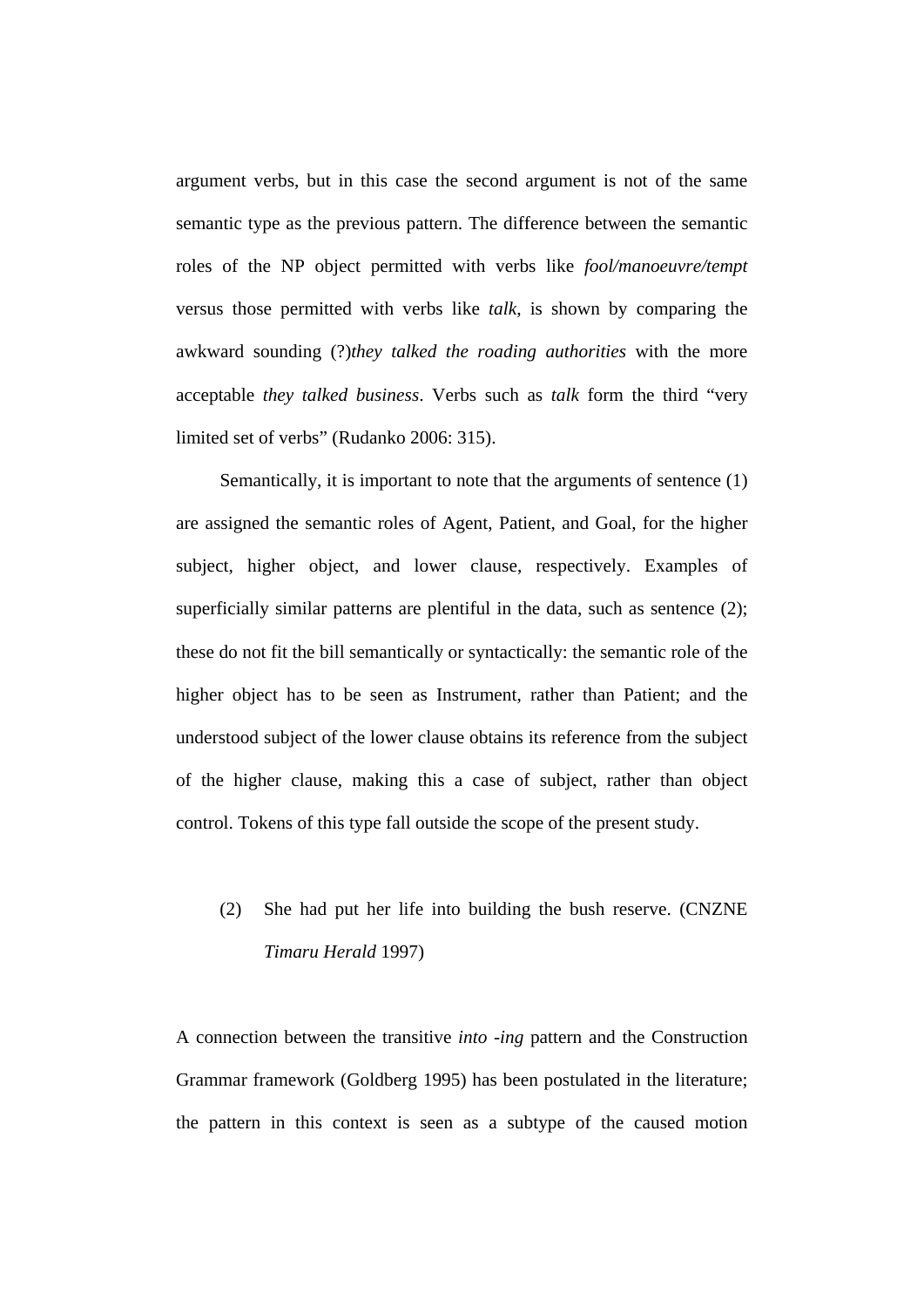construction. This helps to explain why so many unusual matrix verbs are so readily used in this pattern, and how speakers are able to understand the meaning without difficulty (for the original proposal of this, see Rudanko 2000: 81ff.; and for a recent detailed argument for the caused motion subtype, see Kim & Davies 2016). While we recognise the significance of the Construction Grammar approach, it will not be a focus of this analysis.

The history of the pattern has been traced, with the help of large historical corpora. Using the Corpus of Historical American English (COHA), Davies (2012) provides a timeline for the development in AmE, and suggests that the pattern began life as an analogy of the *into* NP pattern, with the strongly nominal verb *being* first entering into that pattern, as in *somehow I inadvertently willed it into being*, and providing a foothold for other verbs. Davies argues that "[r]ather than have the construction created "ex nihilo", it apparently started where [V NP into V -ing] would be least noticeable—where [into V-ing] could also be analysed as a noun, as with the pre-existing [into N]. And then once the [into V-ing] construction was firmly "established" in about the 1850s, the percentage of *being* decreased markedly" (Davies 2012: 166). Rudanko (2015a) traces the development in BrE using the Corpus of Late Modern English Texts (CLMET) version 3.0, and finds numerous examples of the fully fledged transitive *into -ing*  appearing as early as the mid 18th century, along with a few of the *into being*  examples, so it seems clear that the pattern was already firmly established in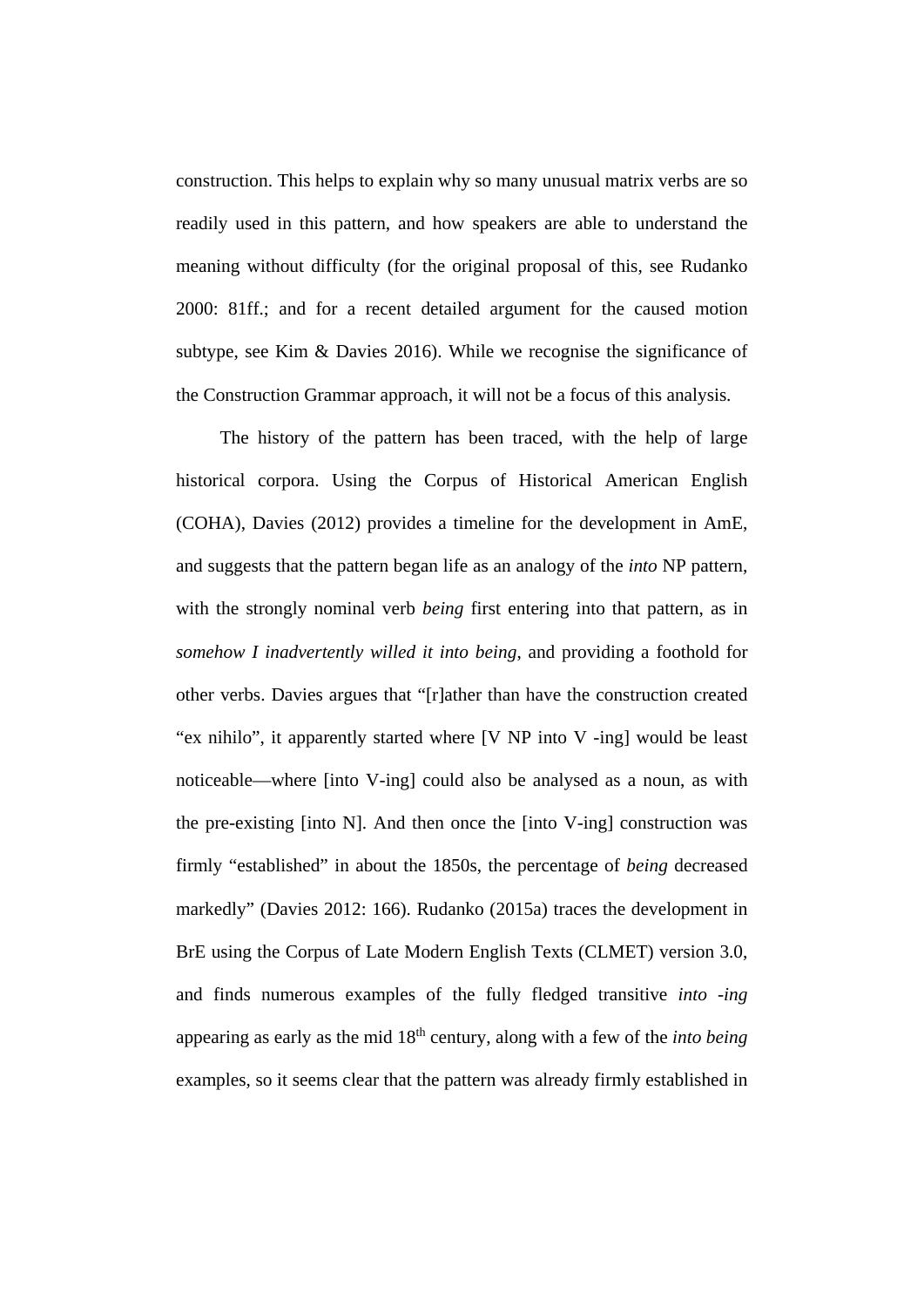BrE prior to the  $19<sup>th</sup>$  century. This supports earlier work by Rudanko on the history of the pattern in BrE (e.g. Rudanko 2000).

It has also been observed that verbs occurring in the transitive *into ing* pattern express negative causation, and that the construction has a negative semantic prosody. Wierzbicka (1998: 125) stated that "the set of main verbs that can be used in this construction is quite limited and gives a clear clue to this construction's meaning. Thus, one can not only "talk" someone "into" doing something, but also "trick" them, "manoeuver" them, or "push" them. On the other hand, one cannot "encourage" or "induce" someone "into" doing anything. […] the *into* construction takes verbs that either imply, or are at least compatible with, the idea of manipulation (tricking, manoeuvring, and the like)" (see also Hunston and Francis 2000: 102 on this point). On the other hand, Rudanko (2006), citing the influence of the Great Complement Shift (Rohdenburg 2006) – a major feature of which sees *-ing* complements spreading at the expense of *to-*infinitive complements – points out a number of verbs of unflavoured, rather than negative, causation that are found in the pattern. The argument cites the verbs *impel, induce, influence, lead, motivate, prompt* and *stimulate*, all of which are also compatible with the *to-*infinitive complement (Kim & Davies 2016: 25f also address this issue).

Verbs found to occur in the pattern have been categorised under various different semantic groups by different authors. One such grouping,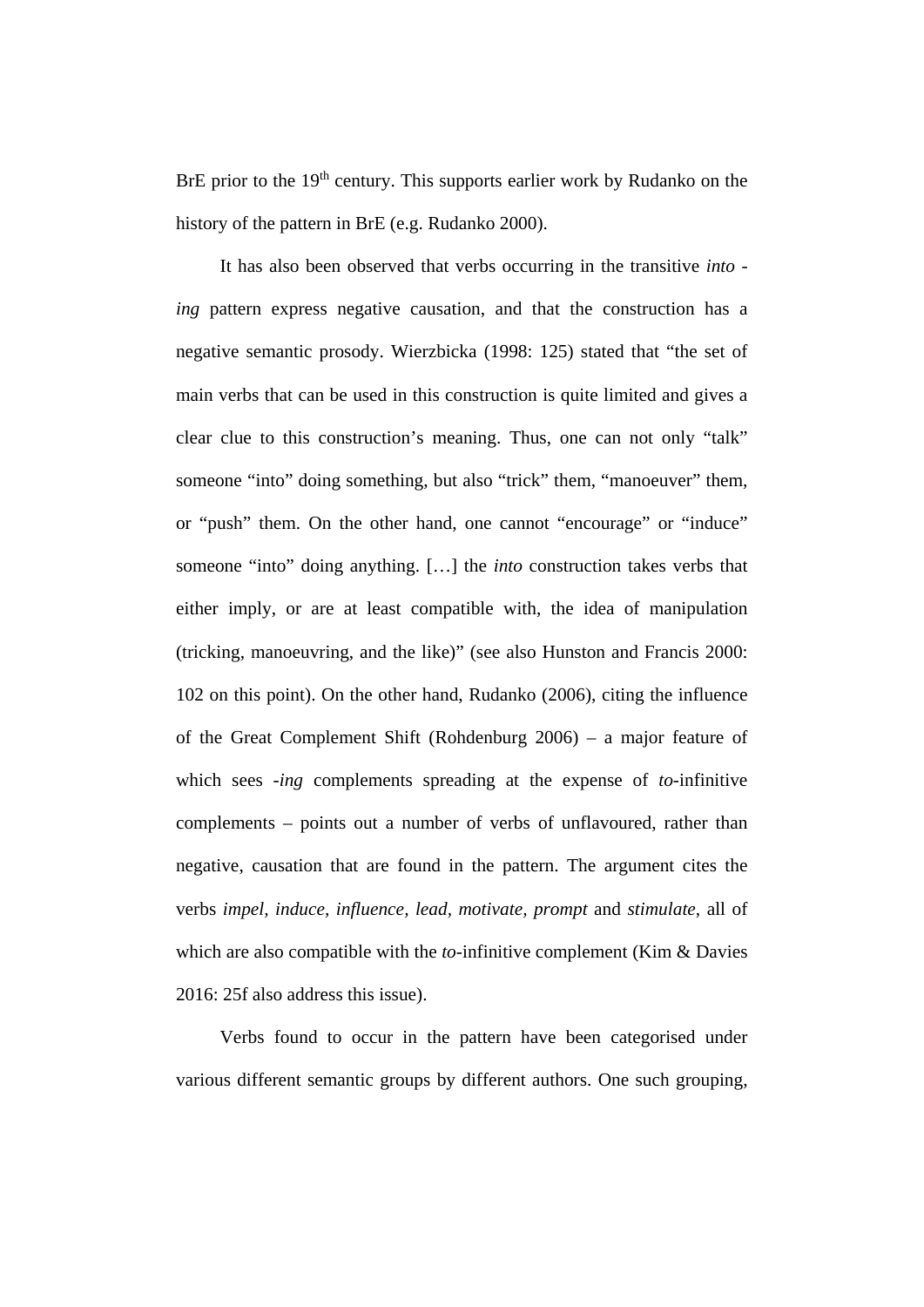comprising seven categories, is given below, with example verbs provided in italics.

Deceiving or tricking – *deceive, trick, bamboozle, con* Forcing or pressuring – *force, pressure, arm-twist, coerce* Bullying or frightening – *bully, frighten, harass, panic* Verbally persuading – *cajole, inveigle, persuade, sweet-talk* Luring or tempting – *lure, tempt, entice* Coaxing or stimulating – *coax, stimulate, prod, stir* Other – *annoy, bounce, hijack, rush* (adapted from Rudanko 2000: 83)

With regard to the semantics of the matrix verb*,* it has been suggested that there is variation to be found between BrE and AmE in the type of verb used most frequently with the transitive *into -ing*. Wulff et al. (2007) suggest that BrE speakers tend to favour verbs denoting physical force, such as *force, bully* and *push*, while AmE speakers lean towards more orally persuasive verbs, such as *talk, persuade* and *coerce*. This suggestion, based on the results of statistical analyses of newspaper data, has since been reinforced by Kim & Davies (2016), on the basis of more stratified corpora.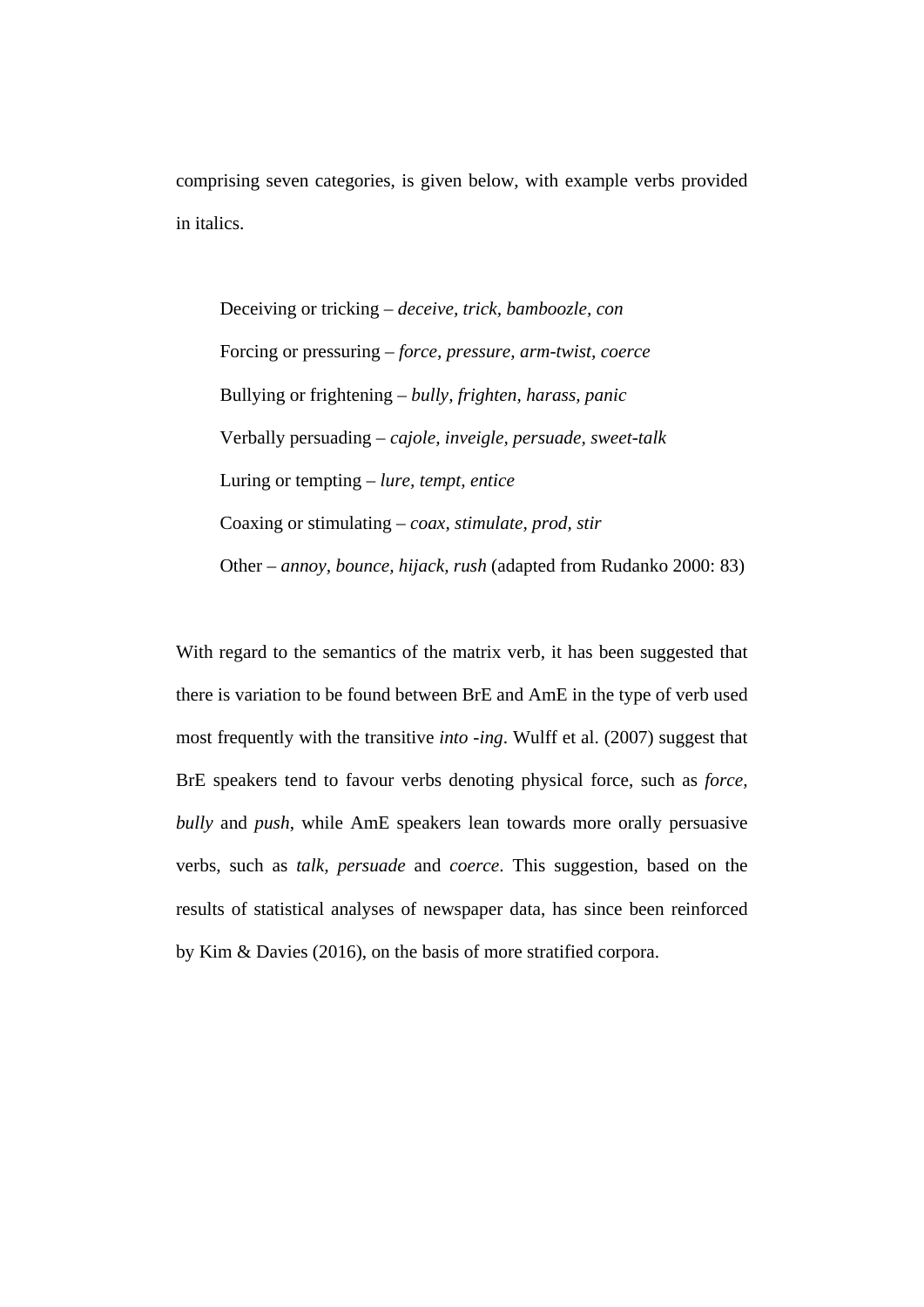We close this section with a brief outline of the target dialect of this study.<sup>[3](#page-8-0)</sup> As far as native speaker varieties of English are concerned, New Zealand English is one of the world's youngest, with the formation period 1840-1880 (Trudgill et al. 2000). [4](#page-8-1) It was during this time that settlers, mainly European, the largest single group of whom embarked in various parts of England, arrived in New Zealand in significant numbers. The large influx was due mainly to settlement schemes, and was additionally helped along by the discovery of gold. Prior to this, New Zealand was populated by fewer than 100,000 Māori and little more than several hundred Europeans.[5](#page-8-2) From 1840 then, new dialect formation processes began to take place (Gordon et al. 2004; Trudgill 2004), and by the early 20th century a distinctive new dialect was emerging, and various, mainly accent-related, aspects of it were being commented on, often unfavourably, in newspapers and other forums (for a good summary of early attitudes to NZE, see Gordon and Abell 1990).

The phonological and phonetic features of NZE have received much attention since those early years, but it has only been in recent decades that NZE has been seriously examined with the aim of documenting any

 $\overline{\phantom{a}}$ 

<span id="page-8-0"></span><sup>&</sup>lt;sup>3</sup> The present chapter represents part of a larger research project being carried out by the first author into various aspects of complementation in NZE. The aim is to document areas in which NZE differs from other varieties of English in this respect, and to discern to what extent, if at all, the phenomenon of colonial lag (Marckwardt 1958: 80; Görlach 1987; Hundt 2009) is relevant.

<span id="page-8-1"></span><sup>4</sup> Compare Australian English (1800-1840), and South African English (1820-1860) (Trudgill et al. 2000: 302)

<span id="page-8-2"></span><sup>5</sup> Precise figures are not available for the Māori population, but Belich (1996: 178) estimates the number to have been around 86,000 in 1769, the year when Europeans first made landfall, and around 70,000 in 1840. As for Europeans, the same source (*ibid.*: 198) states that they numbered around 300 in 1830, and 2,000 in 1840.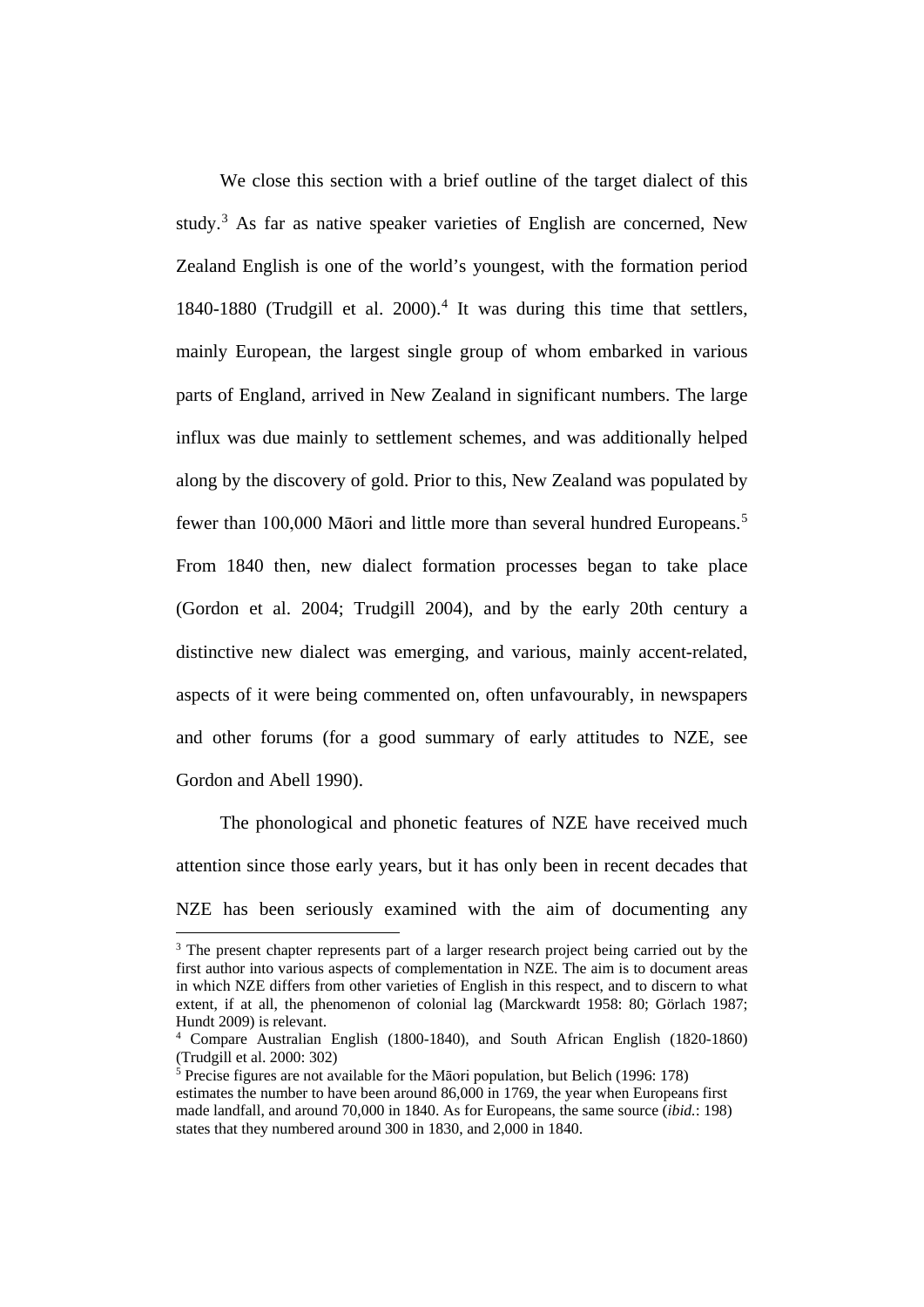distinguishing grammatical features, and it is on this area that the present chapter seeks to shed further light. The nature of the pattern also inevitably takes us across the borders of the fields of vocabulary and word-formation – areas in which NZE creativity, to repeat a point made in the introduction, is known to excel.

The following section continues by outlining the practical and methodological aspects of the study, and discussing the corpus that provided the data.

## **3 Data and methods**

 $\overline{\phantom{a}}$ 

Our data come from the recently compiled Corpus of New Zealand Newspaper English (CNZNE), a 100 million word, part of speech tagged corpus comprising two sub-sections, 1995-98 (42.6 million words), and 2010-12 (58.5 million words).[6](#page-9-0) Material from a total of 13 metropolitan and provincial newspapers contributes to the total word count. The 1995-98 subsection is structured so as to allow comparison to the British National Corpus (BNC) newspaper sub-section (9,412,174 words). A detailed account of the compilation process of the CNZNE can be found in Rickman (forthcoming), but a few details here are in order.

<span id="page-9-0"></span><sup>&</sup>lt;sup>6</sup> The CNZNE was compiled by the first author of the present paper. At the time of writing, it is not freely available.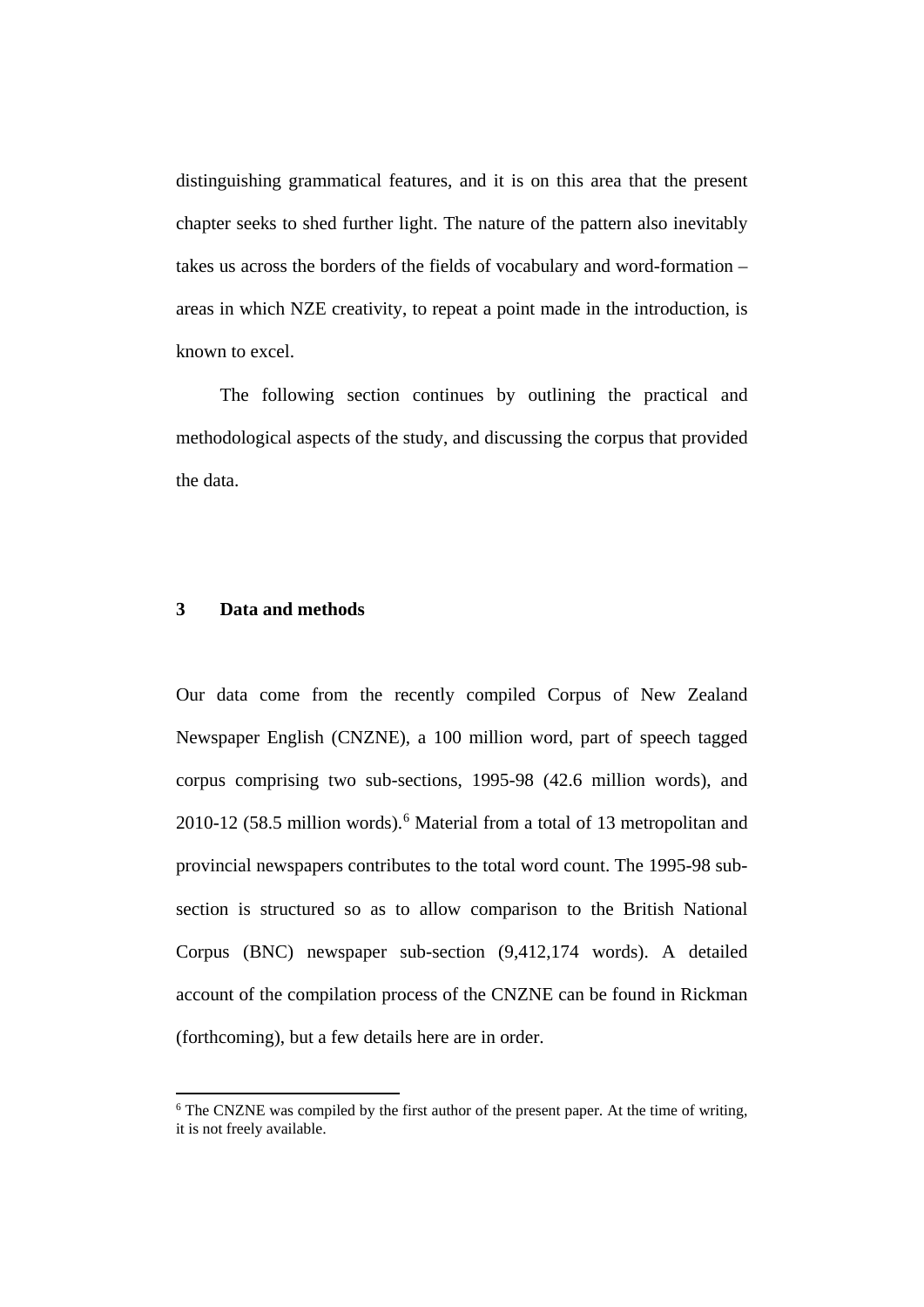The CNZNE was compiled using material from the archives of Fairfax Media, accessed via The Knowledge Basket news and information archive service. [7](#page-10-0) Fairfax is one of the largest media conglomerates in Australasia, and, within New Zealand, it controls publications that span the length of the country. In compiling the corpus, care was taken to ensure that major metropolitan newspapers from as many of the main centres as possible were included (New Zealand's four main centres<sup>[8](#page-10-1)</sup> are traditionally understood as being Auckland, the capital Wellington, Christchurch and Dunedin), as well as provincial papers from as many different regions of the country as possible.[9](#page-10-2) The obvious reason for this is that while it is generally acknowledged that NZE is a great deal more homogeneous than BrE and AmE, there is still known to be some regional variation (Turner 1966: 163ff.; Bauer & Bauer 2000; Hay et al. 2008: 95ff.; Calude & James 2011).

As well as texts from all the usual newspaper sub-genres, material obtained from the Fairfax archive also includes service information. Macalister (2001: 37) discusses service information in newspapers, defining it as "lists – sports results, tv programmes, share prices, weather forecasts, and so on". He chose to exclude it from his corpora, and the same has been

 $\overline{\phantom{a}}$ 

<span id="page-10-0"></span><sup>7</sup> www.knowledge-basket.co.nz

<span id="page-10-1"></span><sup>&</sup>lt;sup>8</sup> Many thanks to an anonymous reviewer, who pointed out that the comparatively smaller cities of Hamilton and Tauranga are now seen by Radio New Zealand and Television New Zealand as main centres, as they have been included in weather forecasts of the main centres for at least a decade now. Thus the 'four main centres' notion may be a thing of the past. It is still in use, however, as can be seen on the pages of the Government-managed online encyclopedia of New Zealand, Te Ara (http://www.teara.govt.nz), and we continue to use the term here.

<span id="page-10-2"></span><sup>9</sup> Rickman (forthcoming) also addresses the issue of multiple versions of a single article that can surface among the various publications under single ownership, like the publications under Fairfax, and the problems this causes in corpus compilation.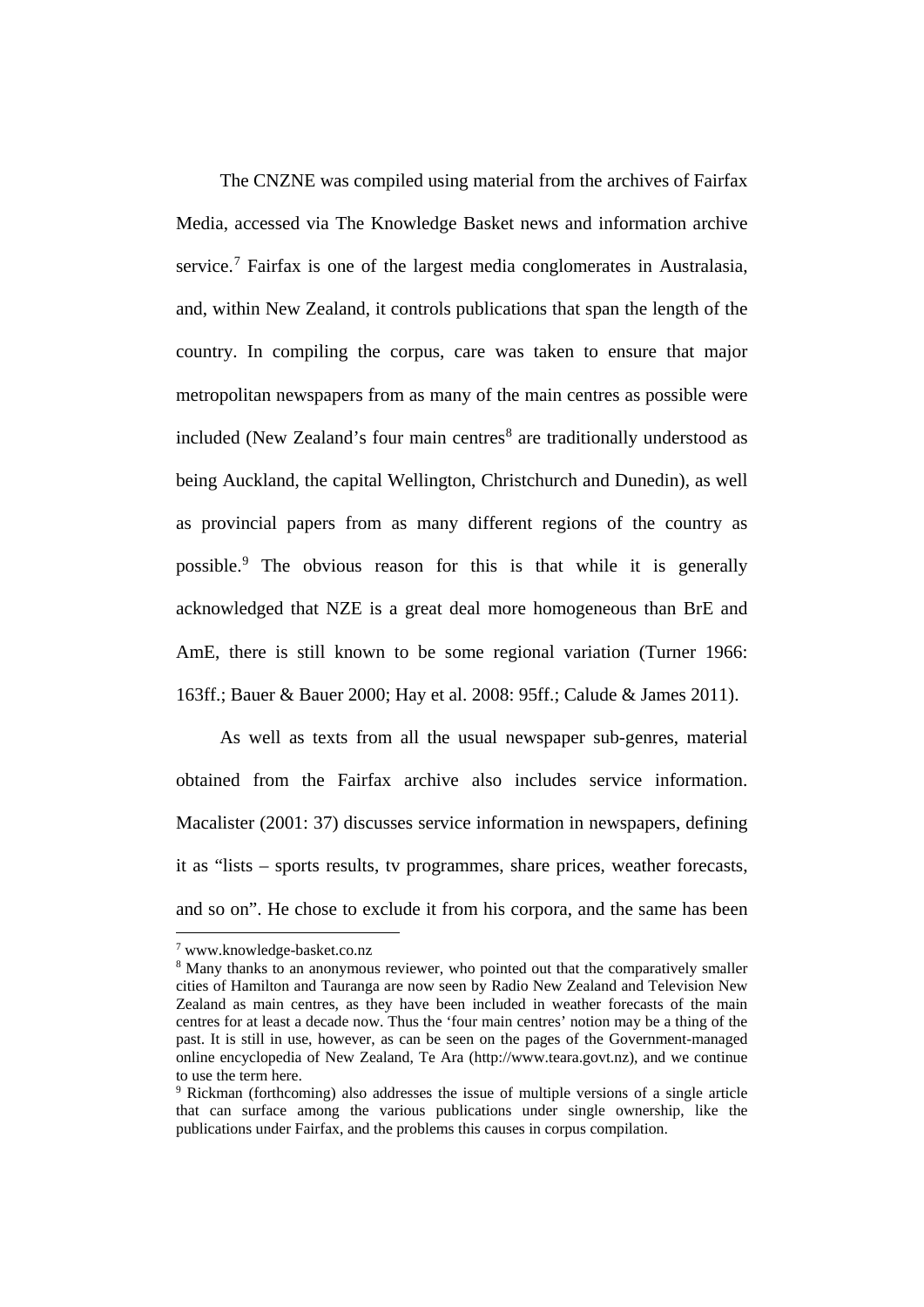done with the CNZNE, on the grounds that it does not help all that much in giving a clear picture of the aspects of NZE under investigation in the research project that the corpus was compiled for.

Naturally, corpus size is an all-important factor with a study of this type, and the entire 100 million word corpus was used. By today's standards, however, even 100 million words, for some research purposes, lies towards the more modest end of the scale, so in order to ensure that we were getting all that the corpus had to offer, we opted to use the simple search string [into \*ing], using the concordancing software AntConc 3.2.4w, and then manually sort the relevant tokens from the roughly 5,600 total hits. The main reason for this all-inclusive approach is that, as is well known, no corpus tagging software can provide 100 per cent accurate results, and it was noticed during the preliminary search phase of this project that a search string designed to find words tagged as verbs followed by 0-4 intervening words, followed by into v\_\*ing, for example, was not going to achieve perfect recall.

Furthermore, it was noted by Rudanko (2015b: 81ff) as part of his search for what he terms "radically innovative" matrix verbs, that words not traditionally recognised as performing a verbal function (i.e. words not listed as verbs in the OED, according to Rudanko's criteria) may nonetheless function as matrix verbs in the transitive *into -ing* pattern. Therefore, a search string aimed at identifying verbs may well miss all such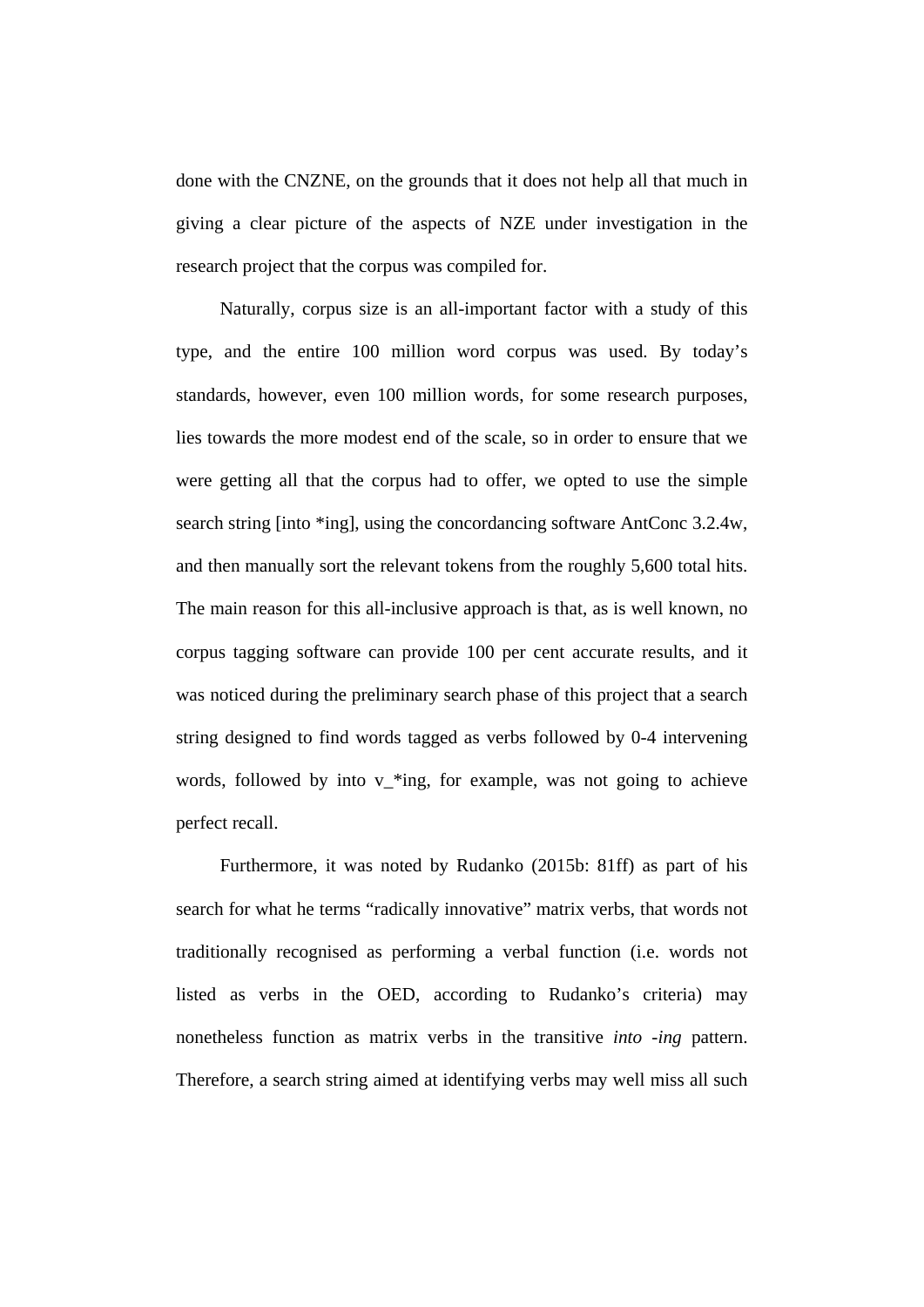radically innovative examples. With our aim of identifying innovative NZE usage, it is of course vital to retrieve all such tokens.

The coordination of matrix verbs, as in *parents have to push and cajole their children into doing their homework*, is reasonably common in the data, and needs to be resolved in a systematic way. We chose not to record both verbs occurring in such structures, but rather to follow Rudanko (2005: 175) in recording only the rightmost verb, in this case *cajole*, due to its proximity to the complement. Only in the case of established verbal units, such as *name and shame*, which occurs once in our data, were the verbs not separated; these were recorded as one verb.

Although the connection between the preposition and the *-ing* clause is tight, it is nonetheless possible to find material inserted here, and, in addition to the primary search string given above, additional searches were run to find such tokens. Examples of the results are given below.

- (3) a. …I find myself forced into not panning Jon Bon Jovi's latest effort. (CNZNE *Sunday News* 1997)
	- b. …the Palestinians will be pounded into basically giving up on their rights and leaving. (CNZNE *Dominion Post* 2011)

The most common word – and it is only ever a single word in our data – occurring in this position is *not*, which is found eight times in the entire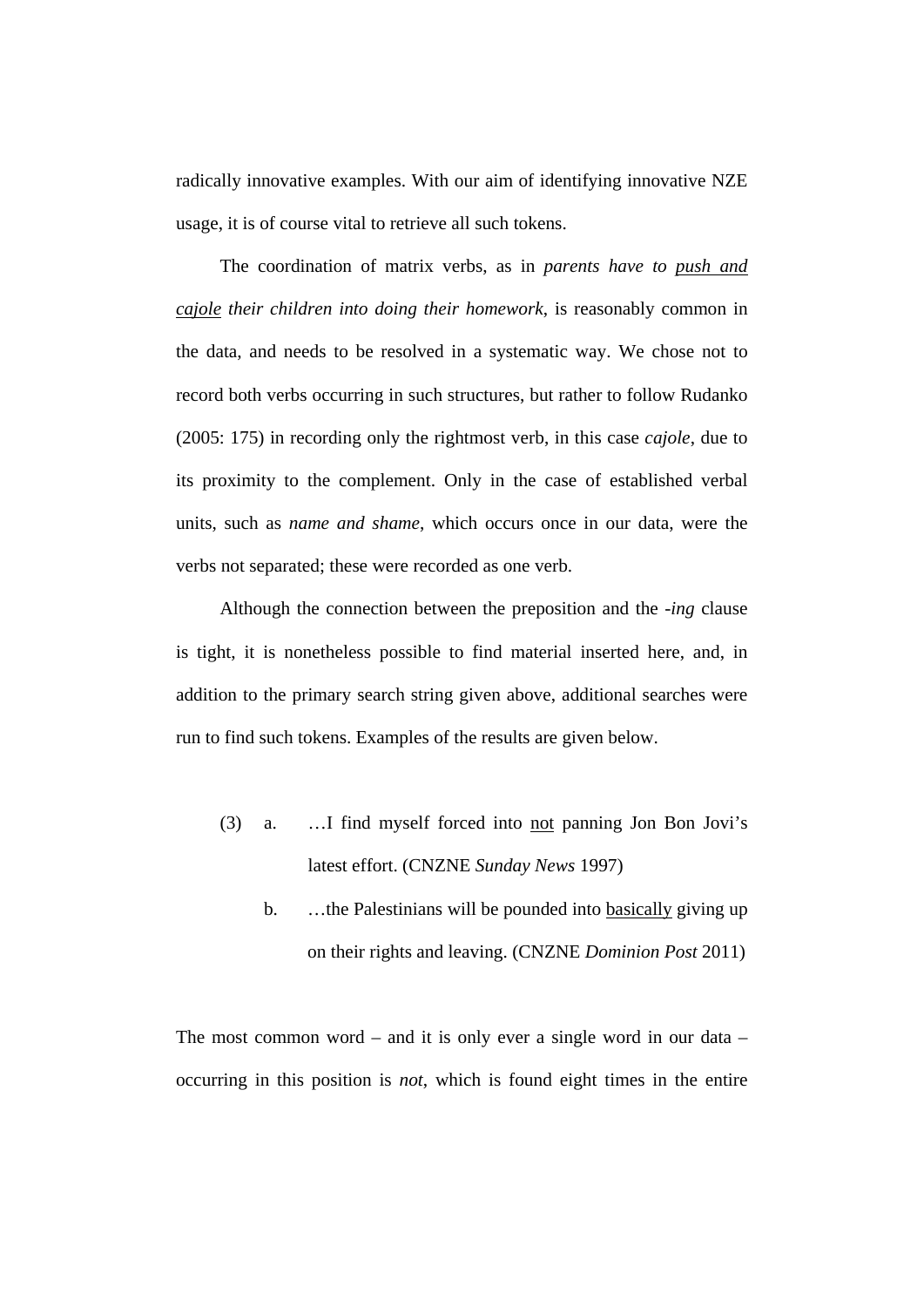corpus. Other words in this slot include: *again, almost, basically, illegally, regularly*. In total 21 tokens of this type were retrieved.

One aim of this analysis is to identify new matrix verbs in the target pattern, and to this end we cross-checked our results against those of a selection of prominent sources on the same topic – Bridgeman et al. (1965), Francis et al. (1996), Kim & Davies  $(2016)$ ,  $^{10}$  $^{10}$  $^{10}$  and Rudanko (2005). Any verbs not documented in any of these sources were further cross-checked against the relevant entries in the *Oxford English Dictionary* (OED), and the *New Zealand Oxford Dictionary* (NZOD). If the examples supplied in these two reference works did not include the verb used in the transitive *into -ing*  pattern, the verb was then deemed eligible to be put forward as an example of innovative usage. The results of this process are presented in the following section, along with other results.

#### **4 Results**

 $\overline{a}$ 

This section presents the main observations on the uses of the transitive *into -ing* pattern in the two parts of the CNZNE. First we will pay attention to the overall frequencies in the use of the pattern and the most common matrix verbs used with the pattern, followed by a section observing verbs

<span id="page-13-0"></span><sup>&</sup>lt;sup>10</sup> We would like to thank Mark Davies for giving us access to the data that he and Jong-Bok Kim collected for their 2016 study, since only a small percentage of the large number of verbs they identified were listed in the actual paper.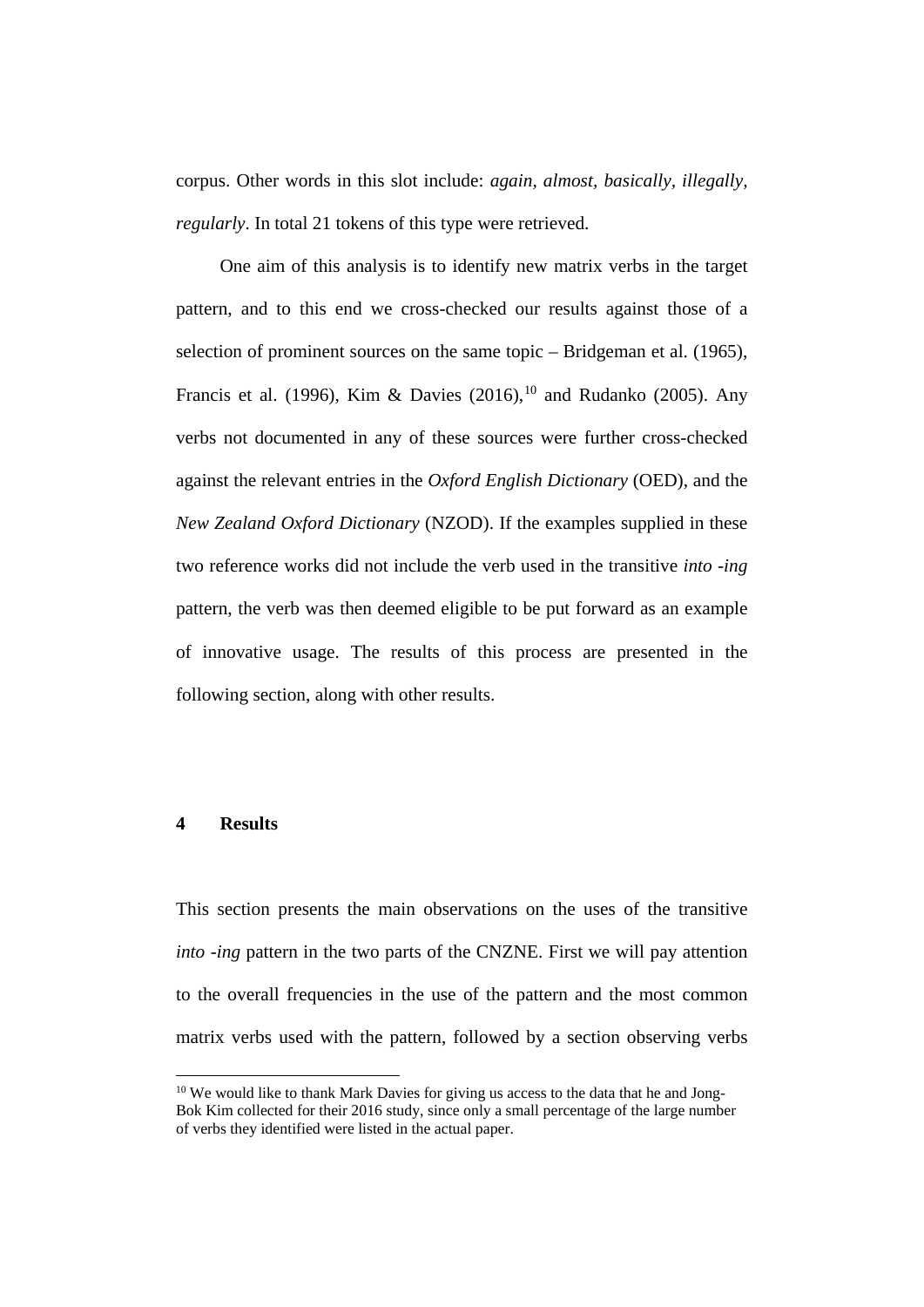found in the data which have been previously unattested as selecting the complement pattern.

*4.1 Type and token frequencies of the transitive into -ing pattern in the CNZNE*

On the whole, the transitive *into -ing* pattern was quite frequent in the corpus data examined, with a total of 1,485 relevant tokens found. The token and type frequencies of the matrix verbs are given in Table 1.

Table 1. The frequencies of transitive verbs selecting *into -ing* complements in two sections of the Corpus of New Zealand Newspaper English ( $pmw =$ per million words).

| CNZNE 1995-98 (42.6 million         | CNZNE 2010-12 (58.5 million |
|-------------------------------------|-----------------------------|
| words)                              | words)                      |
| $635$ tokens $(14.9 \text{ pmw})$   | 850 tokens (14.5 pmw)       |
| 134 different matrix verbs          | 145 different matrix verbs  |
| 190 different matrix verbs in total |                             |
| 89 matrix verbs common to both sets |                             |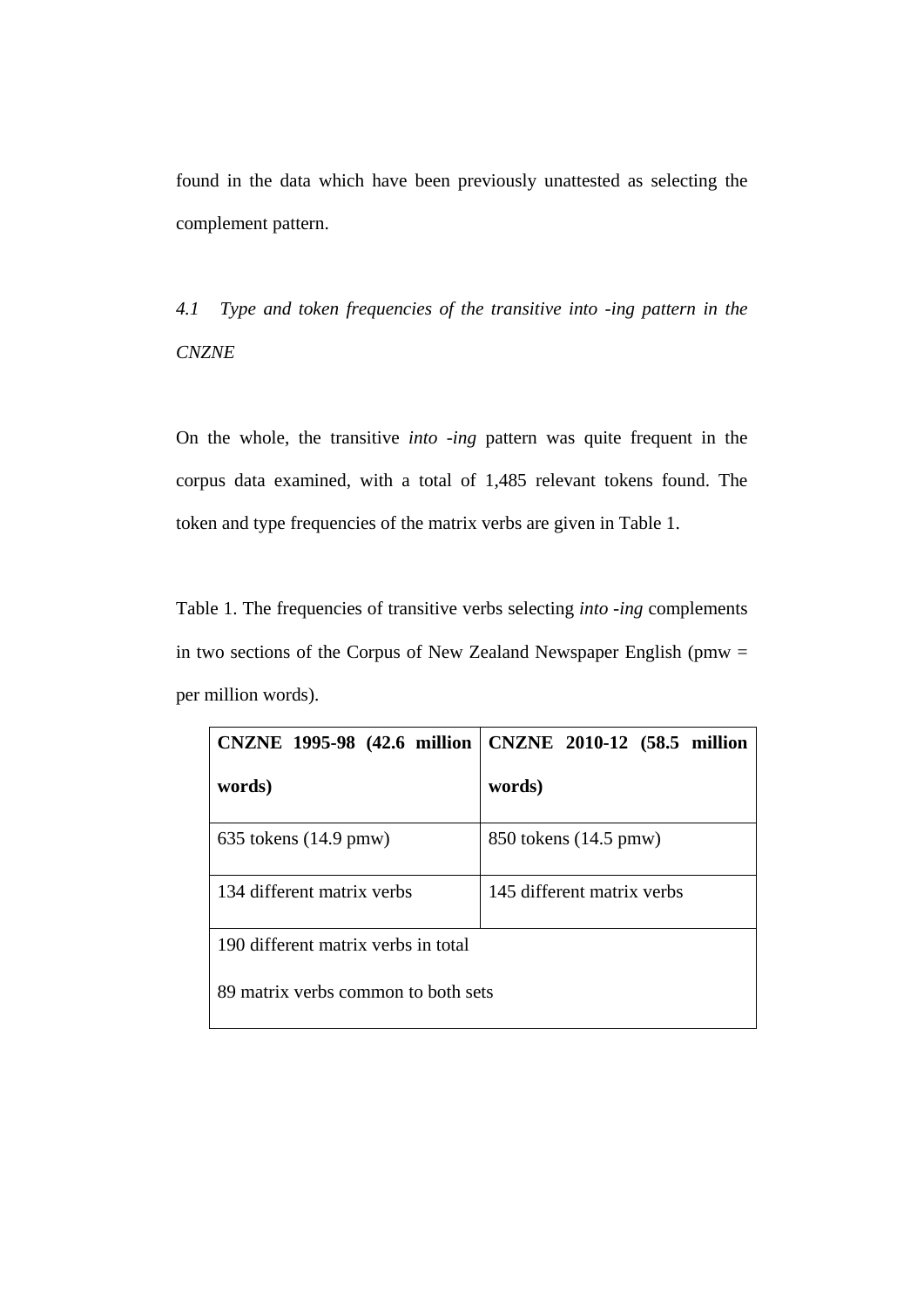As can be seen in Table 1, the normalized token frequencies of the pattern in the two periods were fairly similar, amounting to 14.9 instances per million words in 1995-98, and 14.5 per million words in the 2010-12 data. The type frequencies of the relevant transitive matrix verbs in the two periods were likewise close to one another, with 134 verbs found in the earlier period, and 145 verbs found in the latter. There was some variation as regards the sets of the matrix verbs with *into -ing* complements in that 45 verbs were unique to the 1995-98 period, 56 verbs were unique to the 2010-12 period, and 89 verbs were found in both sets.

Considering the normalized frequencies of the matrix verbs in the CNZNE data, some interesting observations can be made on them with regard to the findings in Davies (2012) and Rudanko (2015b). Firstly, in his study on the diachronic developments in the use of the pattern in COHA, Davies (2012) noted that in 2000-09 the normalized frequency of the pattern in the AmE data was 13.9 instances per million words, which is remarkably close to the frequency in the NZE data. Another point perhaps worth observing has to do with the slight decrease in the frequencies of the pattern in the two sets of NZE data. Although the drop in the normalized frequencies (14.9 to 14.5 instances per million words) may not be striking as such, in his study of the pattern in the TIME corpus, Rudanko (2015b: 82- 83) also perceives a decline in the use of the pattern from the 1990s to the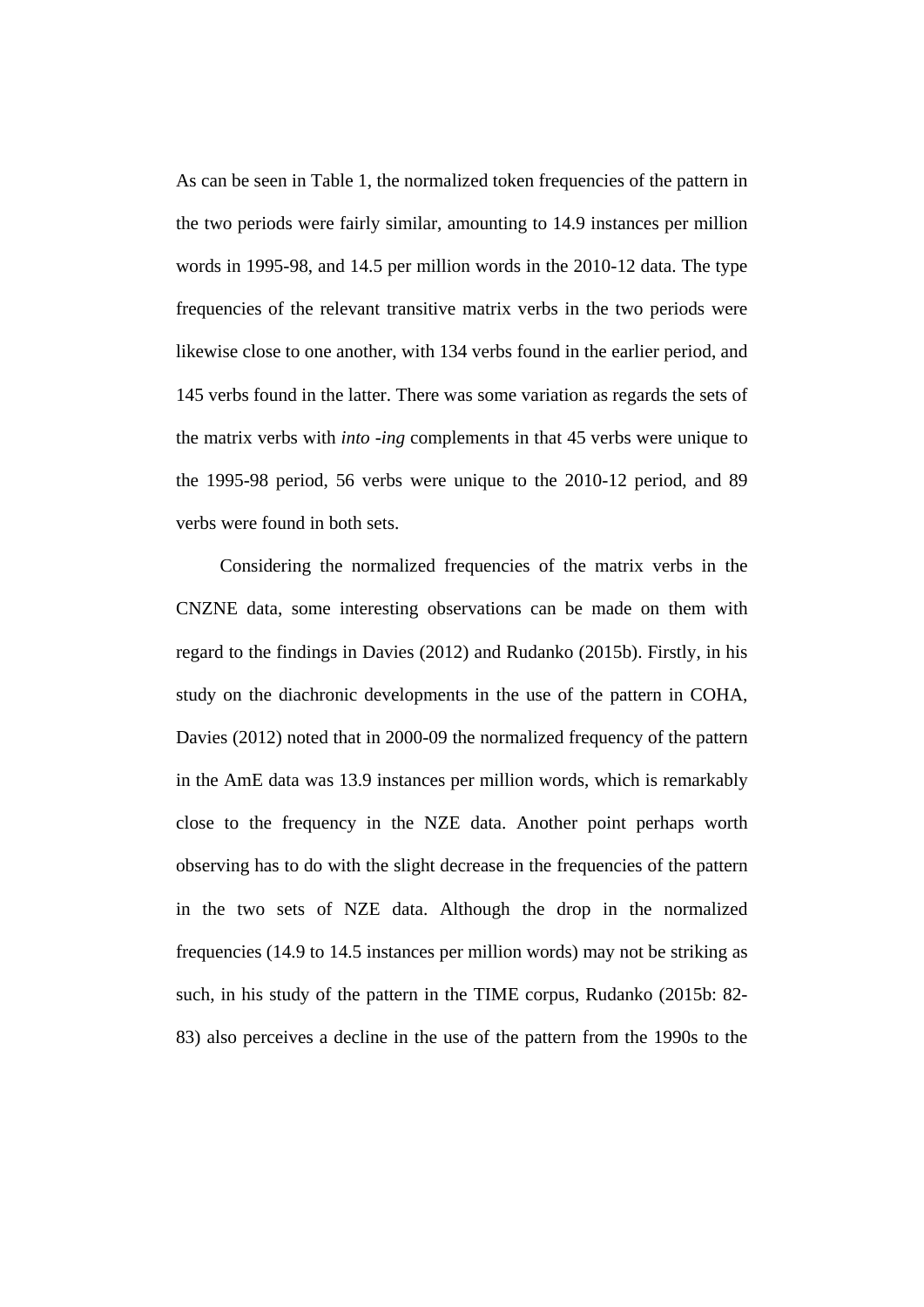2000s, with the 1970s being the peak period in its popularity.<sup>[11](#page-16-0)</sup> However, examination of data with a longer time span might be needed to conclude whether there is indeed a declining trend in the frequency of the transitive *into -ing* pattern in NZE.

The most commonly occurring matrix verbs taking an *into -ing* complement were largely the same in the two sets of data. In fact, the top fifteen verbs were the same in both periods (namely *bully, coax, coerce, con, draw, dupe, fool, force, lure, mislead, pressure, provoke, push, talk,*  and *trick*), with only slight differences in the order of frequency of the verbs in the two periods. Since the difference in time between the two periods studied is roughly that of half a generation, the similarity among the most prominent matrix verbs could be expected.

As regards the semantic characteristics of the verbs, the same major categories can be perceived as in the earlier studies of the pattern. There are instances where the verb involves different forms of pressure; for example, intimidation or surprise (e.g. *badger, blackmail, browbeat, jolt, kickstart, panic, shock*), or the use of physical force (e.g. *beat, bludgeon, bulldoze, stampede, thrust*). Persuasion (usually verbal) is another prominent semantic group (e.g. *cajole, convince, court, flatter, seduce, smooth talk, woo*), as

l

<span id="page-16-0"></span><sup>11</sup> Interestingly enough, the normalized frequencies of the transitive *into -ing* pattern in the last couple of decades of the TIME Corpus are notably higher than those found in COHA and CNZNE, as the frequencies in the TIME Corpus were 29.5 and 23.1 instances per million words in the 1990s and the 2000s, respectively (Rudanko 2015b: 82). It must be noted here that the three corpora are different as regards the text types or registers represented, and it is possible that the different frequencies observed in the TIME Corpus are reflective of the use of the pattern in magazine texts.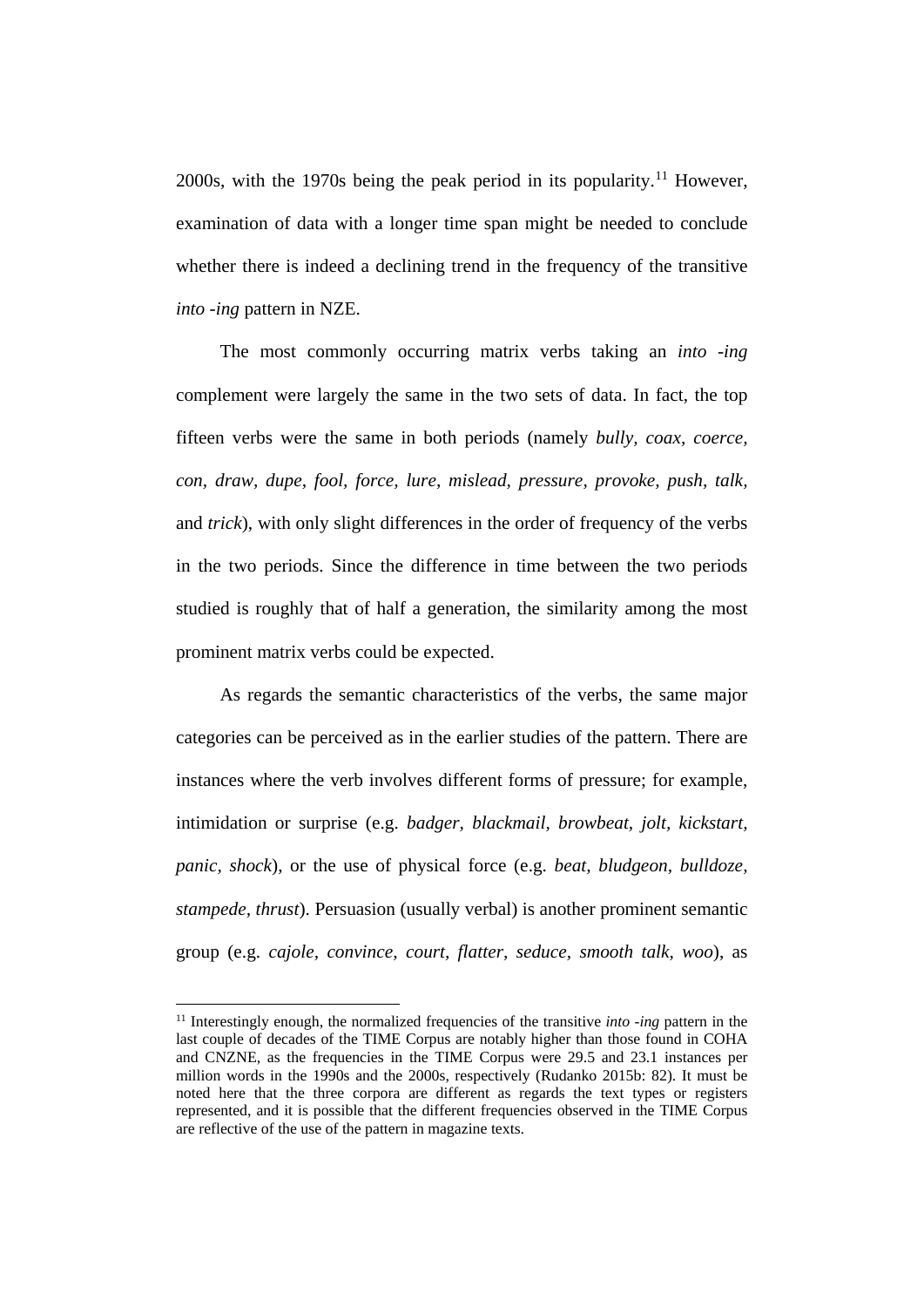well as deception (e.g. *bamboozle, confuse, deceive, hoodwink*). A less prominent semantic group in the data included words involving the idea of guidance or inspiration (e.g. *coach, encourage, enthuse, inspire, guide, lead, steer, support, usher*), which also serve as examples of verbs that carry a positive rather than negative sense.

### *4.2 Innovative usages*

The productivity of the pattern is evident also on the basis of the findings in the CNZNE data, as altogether 19 innovative usages were found in the material, that is, 19 matrix verbs which have not been previously observed as having been used in the transitive *into -ing* pattern. In their study, Kim & Davies (2016) identified 335 innovative usages of the pattern in present-day AmE and BrE corpora (the Corpus of Contemporary American English [COCA], the BNC, and the US and UK sections of the Corpus of Global Web-based English [GloWbE]) containing in total as many as 1.32 billion words. From that perspective, finding innovative usages of the pattern in the NZE data is further testimony of how productive the pattern is today.

A particularly interesting case among the 19 innovative matrix verbs is the verb *monster*, the single instance of which is presented in example (4):

(4) … Mr Brownlee – who spent the week beavering away with officials while Mr Key was in Australia – had been monstered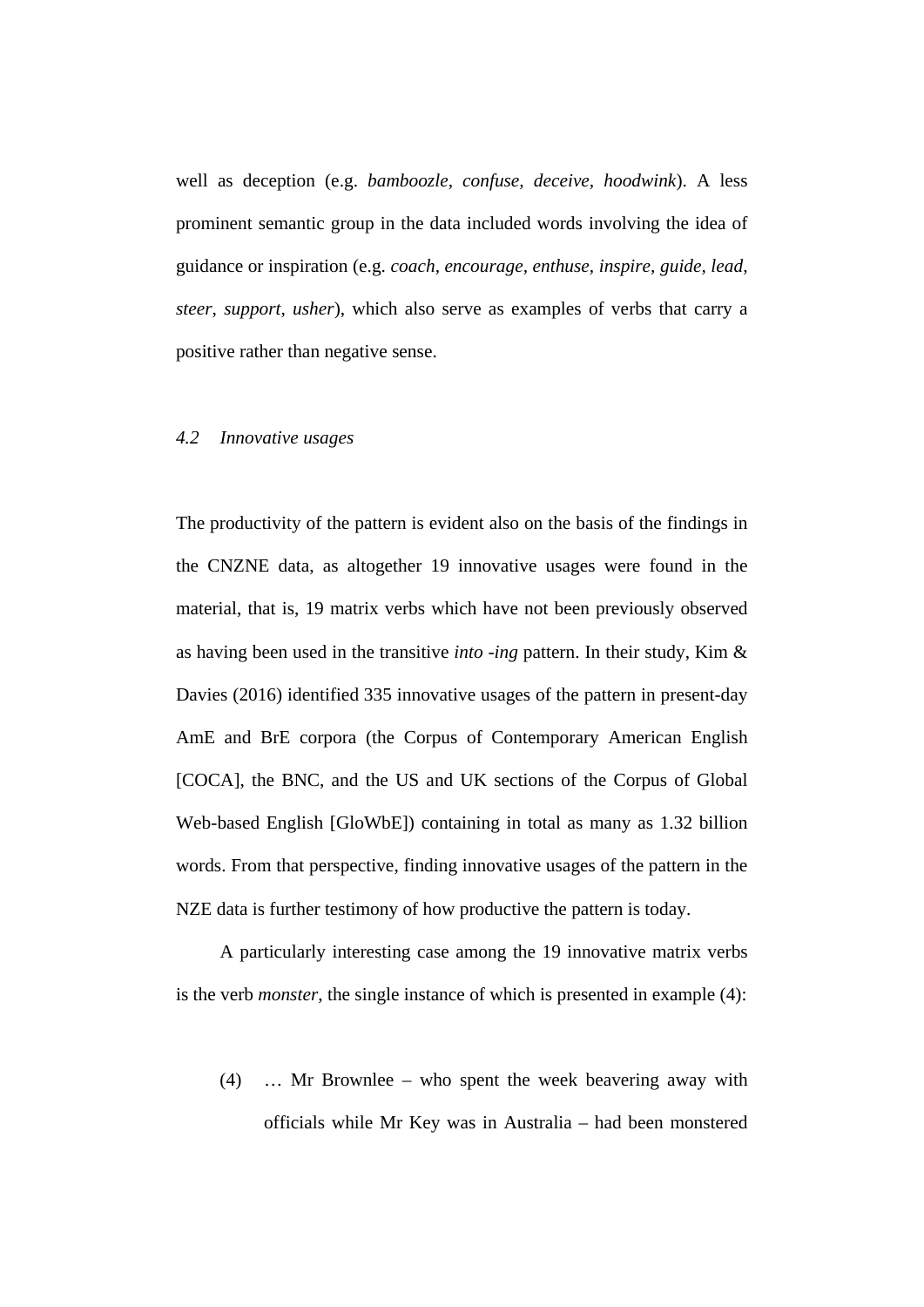into bringing forward an announcement by the Beehive's ninth floor … (CNZNE *Dominion* 2011)

The use of *monster* as a verb is seen only in some varieties of English, and the OED and the NZOD list the verbal use with the regional label "Australian". This verb can thus be regarded as a genuinely new entry among the verbs selecting the *into -ing* pattern, arising from the AusE and NZE varieties. Another verb in this respect is *heavy*, which is listed in the OED as a verb, but not with argument patterns that would match that of the transitive *into -ing* pattern. The NZOD does include the word as a transitive verb, but no example is given of the verb with an *into -ing* complement. The example of the verb in CNZNE is given in example (5).

(5) VEHICLE franchise war has been declared in Taranaki, with a major car manufacturer heavying its New Plymouth dealership into relinquishing an opposition franchise. (CNZNE *Daily News* 1997)

Of the 19 innovative matrix verbs found in the CNZNE data, three verbs comply with Rudanko's (2015b) definition of a "radically innovative" verb, i.e. they were not listed in the OED as verbs: *hard-talk, peer pressure,* and *turbo-shock*, illustrated in examples (6a-c):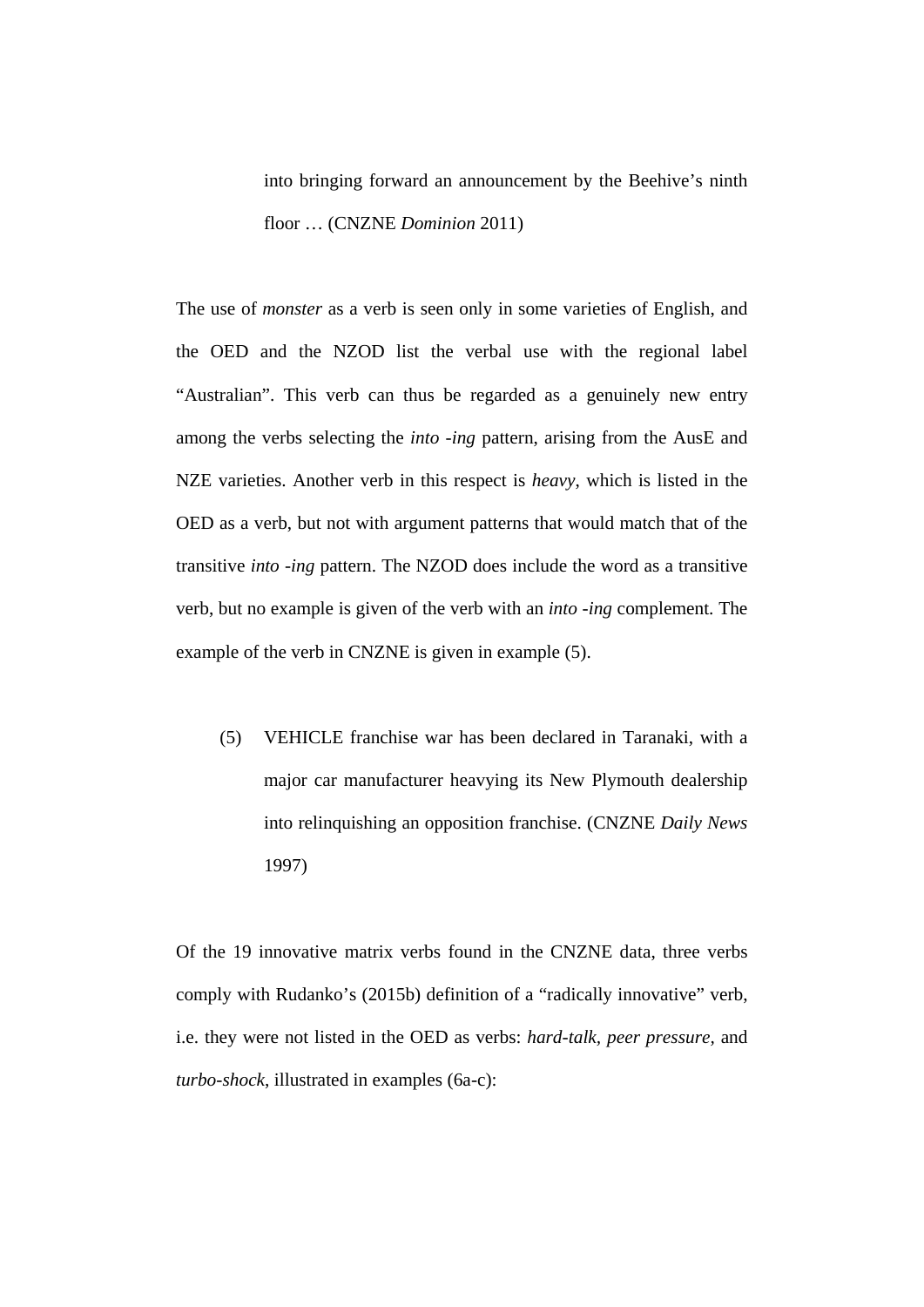- (6) a. In a statement at James' hearing he said he was peer pressured into taking cocaine on a night out with friends and said it was a mistake. (CNZNE *Waikato Times* 2010)
	- b. The original version was popular Down Under but Sabbath apparently had to be hard-talked into playing it live because they didn't like having to use a piano and Mellotron (a type of keyboard) on stage. (CNZNE *Waikato Times* 2010)
	- c. … the experience of being hammered for pretty much eight months in a row seems to have turbo-shocked ministers into pulling up their socks in recent weeks. (CNZNE *Press* 2012)

The verbs *peer pressure, hard-talk,* and *turbo-shock* can also be regarded as innovative with respect to their structural property of consisting of two parts. In the case of *peer pressure* and *hard-talk*, the verbal use is probably a result of conversion or zero-derivation from a corresponding compound noun or an adjective + noun compound, while in *turbo-shock* the combining form *turbo* is attached to the base verb *shock*. In fact, morphological complexity is found in half of the innovations found in the corpus, as verbs involving compounding, conversion, prefixation, or the use as a phrasal verb are seen in seven other innovations of the pattern, namely *fast-track, force-*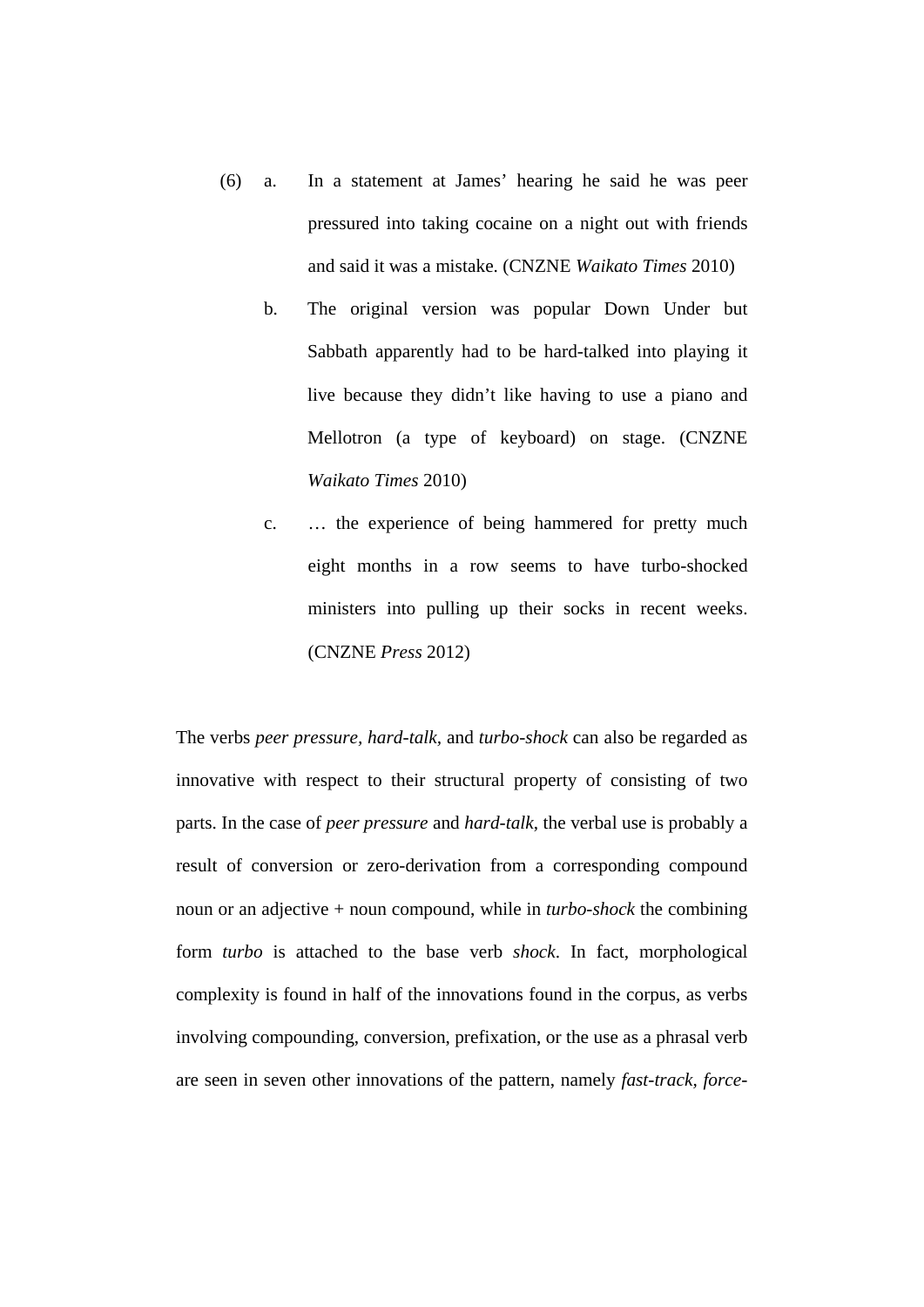*feed, pressure-cook, stir up, re-energise, reinvigorate,* and *wrongfoot*. Here are illustrations of these verbs:

- (7) a. Fast-tracking young graduates into teaching will result in disaster for many. (CNZNE *Dominion Post* 2011)
	- b. A European political elite had force-fed nations into accepting the euro, and despite multi-lateralism, it was still a world of nation states, he said. (CNZNE *Southland Times* 2012)
	- c. ARE horses getting their jumping tickets too easily these days? Are horses being pressure-cooked into jumping? A leading trainer posed these questions this week. (CNZNE *Evening Post* 1996)
	- d. Competition is a wonderful thing for stirring up local bodies into realising on assets. (CNZNE *Evening Standard* 1996)
	- e. … they are designed to revitalise and re-energise mature jobless people into wanting to get back into the workforce. (CNZNE *Press* 2011)
	- f. I want us to reinvigorate our families into taking up their full responsibility for their own. (CNZNE *Dominion Post* 2011)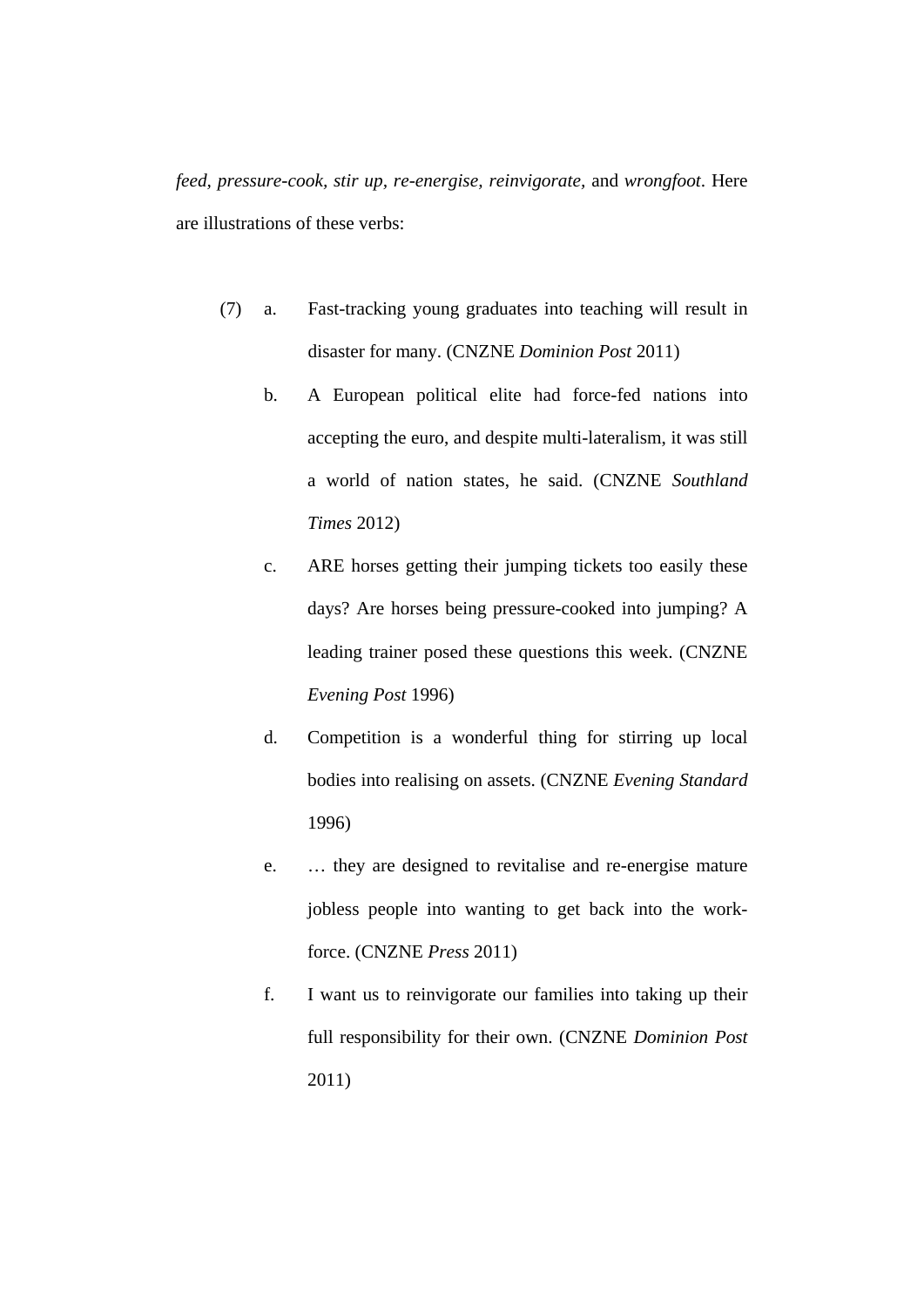g. So Bakugan are swamped by Gogos, who cede to Mighty Beans, whose time in the sun lasts just long enough to wrongfoot a grandparent into buying the present.<sup>[12](#page-21-0)</sup> (CNZNE *Dominion Post* 2011)

The structural complexity seen in connection with innovative verbs was also noted by Rudanko (2015b: 85), and it may be that the innovativeness in word-forms correlates with the colourful and figurative usage characteristic of the language in magazines and newspapers.

The CNZNE data contained a further seven innovative matrix verbs with *into -ing* complements. These were the verbs *buoy, bustle, court, fuel, irk, link, mobilise,* with examples as follows:

- (8) a. It was an effort which buoyed rider David Walsh into thinking he could win his second Wellington Cup … (CNZNE *Evening Post* 1996)
	- b. Canterbury looked a more focused unit early in the second half. Immediately from the kickoff, it bustled Southland into knocking the ball dead in goal and from the resulting drop out, hooker Malcolm Aldridge scored in the corner. (CNZNE *Southland Times* 1997)

 $\overline{\phantom{a}}$ 

<span id="page-21-0"></span><sup>12</sup> *Bakugan, Gogos* and *Mighty Beans* are brands of children's toys, and the point here is that such toys enjoy only a brief period of popularity.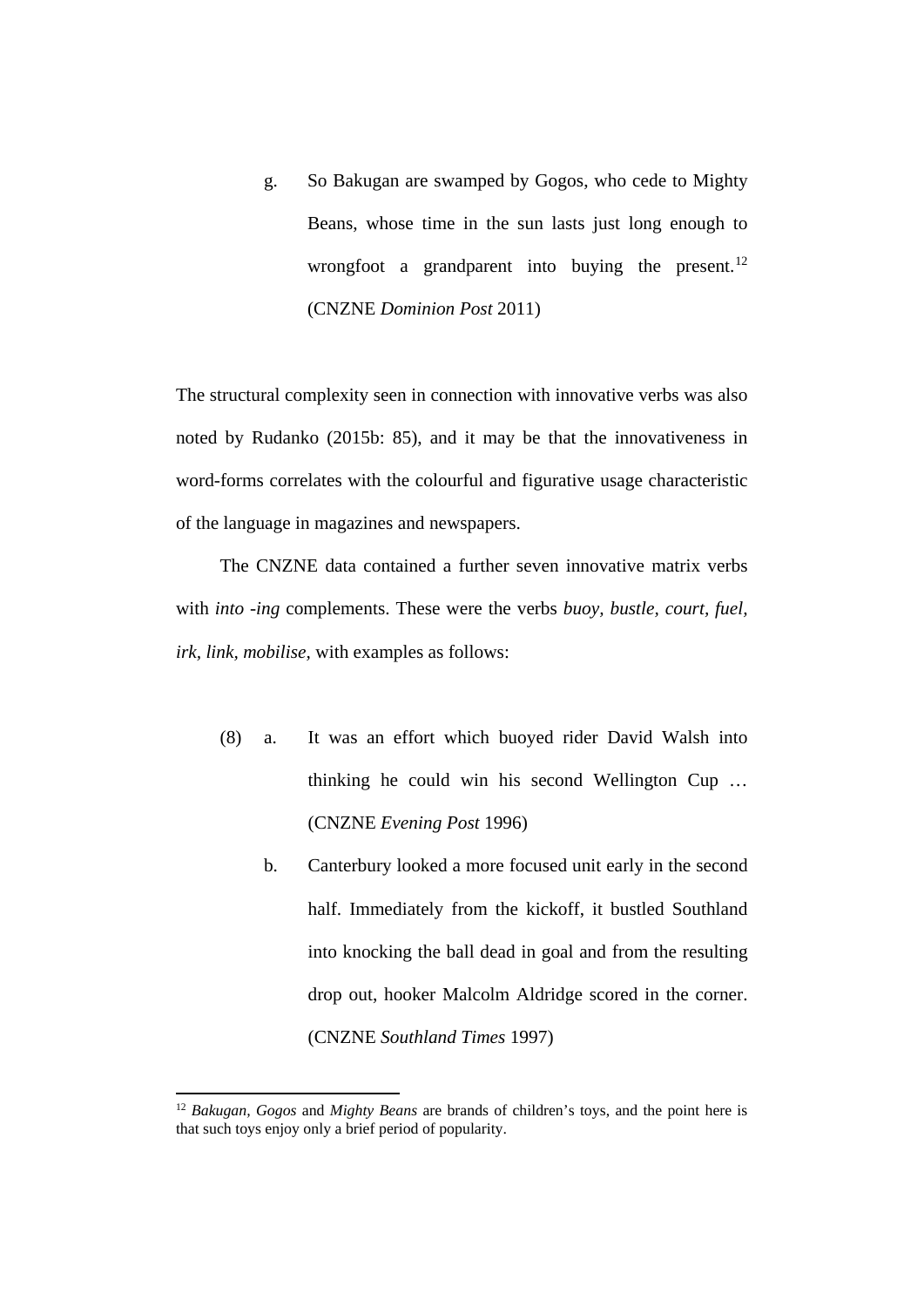- c. But the immigrants themselves can hardly be blamed for that. They are courted into coming here as part of our immigration policy. (CNZNE *Sunday News* 1996)
- d. … the story goes that the artist fell in love with a younger woman, but she did not fall in love with him. That fuelled him into painting his study of the female body with a grotesque beast lying on her stomach. (CNZNE *Nelson Mail* 2010)
- e. A cluster of real estate signs at the eastern entrance to Kurow has irked a resident into complaining to the community board representative. (CNZNE *Timaru Herald* 2011)
- f. Girls' clothing is more aligned with fashion trends, linking girls early into being objects of the gaze and judgements of others. (CNZNE *Dominion Post* 2011)
- g. … it was a matter of mobilising people into putting their concerns in writing. (CNZNE *Southland Times* 1997)

In some instances, the entries of the verbs in the OED and the NZOD may have included examples with *into +* NP or *to-*infinitive complements. The use of the verbs with these complements has become established before the *into -ing* pattern. Indeed, some of the instances of *into -ing* patterns in (8a-g) could be rephrased by using the other types of complements, some of them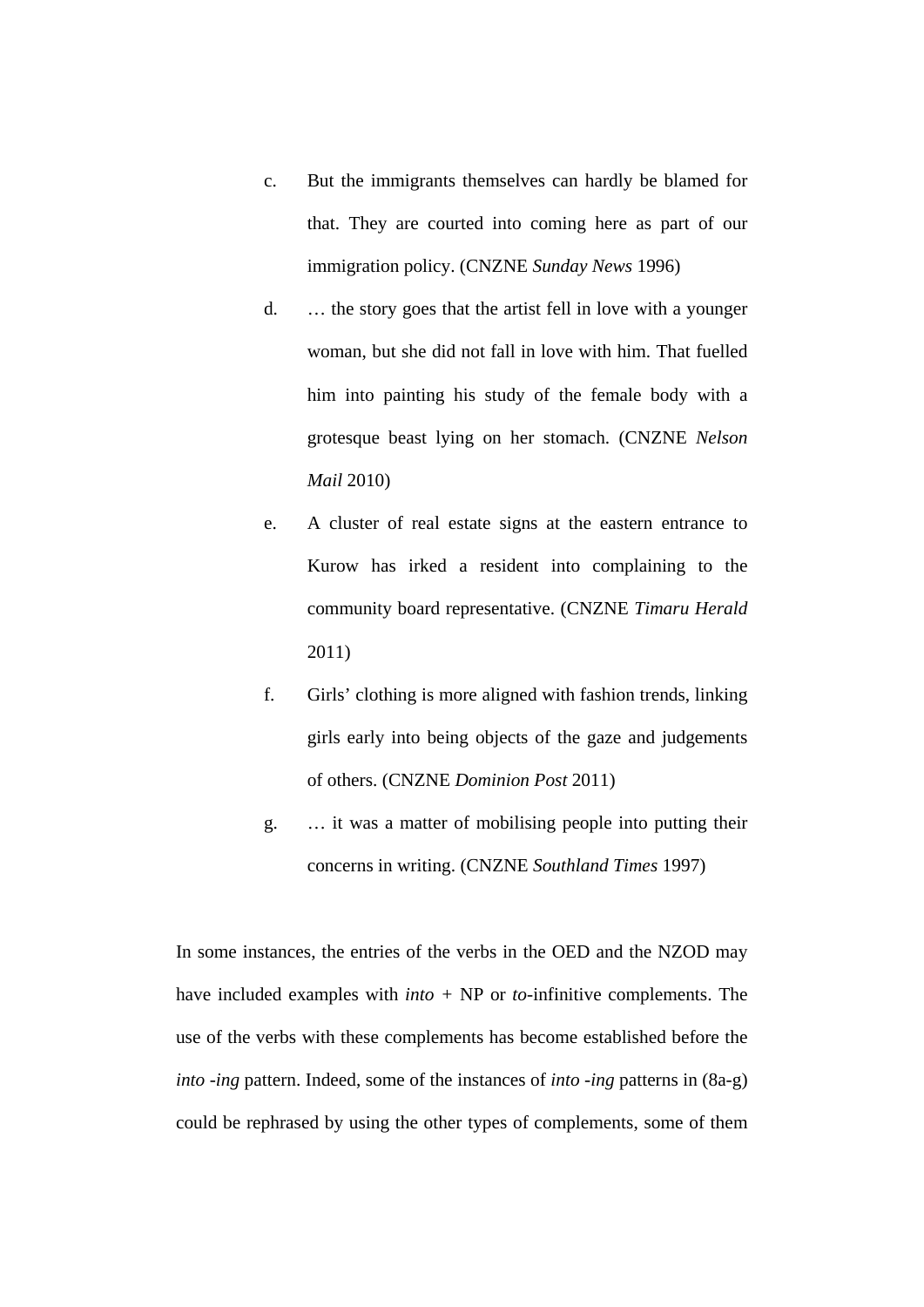rather easily (e.g., *an effort which buoyed rider David Walsh to think that he could win his second Wellington cup; they are courted to come here; it was a matter of mobilising people to put their concerns in writing*). The  $V + NP$ + *to-*infinitive pattern, as noted in Section 1, is one of the main patterns with which many transitive *into -ing* verbs are also compatible.<sup>[13](#page-23-0)</sup>

#### **5 Summary and conclusion**

l

This paper has investigated what could be seen as one of the most productive complement patterns in current English, with the aim of documenting its use and status in NZE. The data were drawn from a diachronic corpus of newspaper English with a time frame covering the better part of the last two decades. It was found that the overall frequency of the pattern does not change much over the half generation covered by the corpus, although the later section shows slightly lower frequency than the earlier. Further research would be needed to show whether this might be linked to Rudanko's (2015b) suggestion of a decrease in the use of the transitive *into -ing* pattern, as shown by data from the TIME corpus. The

<span id="page-23-0"></span><sup>&</sup>lt;sup>13</sup> We agree with an anonymous reviewer, who pointed out that it would be highly relevant to compare the frequencies of the V +  $NP$  + *to*-infinitive pattern and the V +  $NP$  + *into -ing* pattern in NZE, among verbs that select both. While this falls outside the scope of the present study, we can refer to an observation by Juhani Rudanko on the verb *force* in AmE; it was noted that the results of two separate searches in COCA point to an "overwhelming predominance of the infinitival pattern in comparison to the *into -ing* pattern" (2015: 72). A complete appraisal of the situation in NZE will need to wait for future research.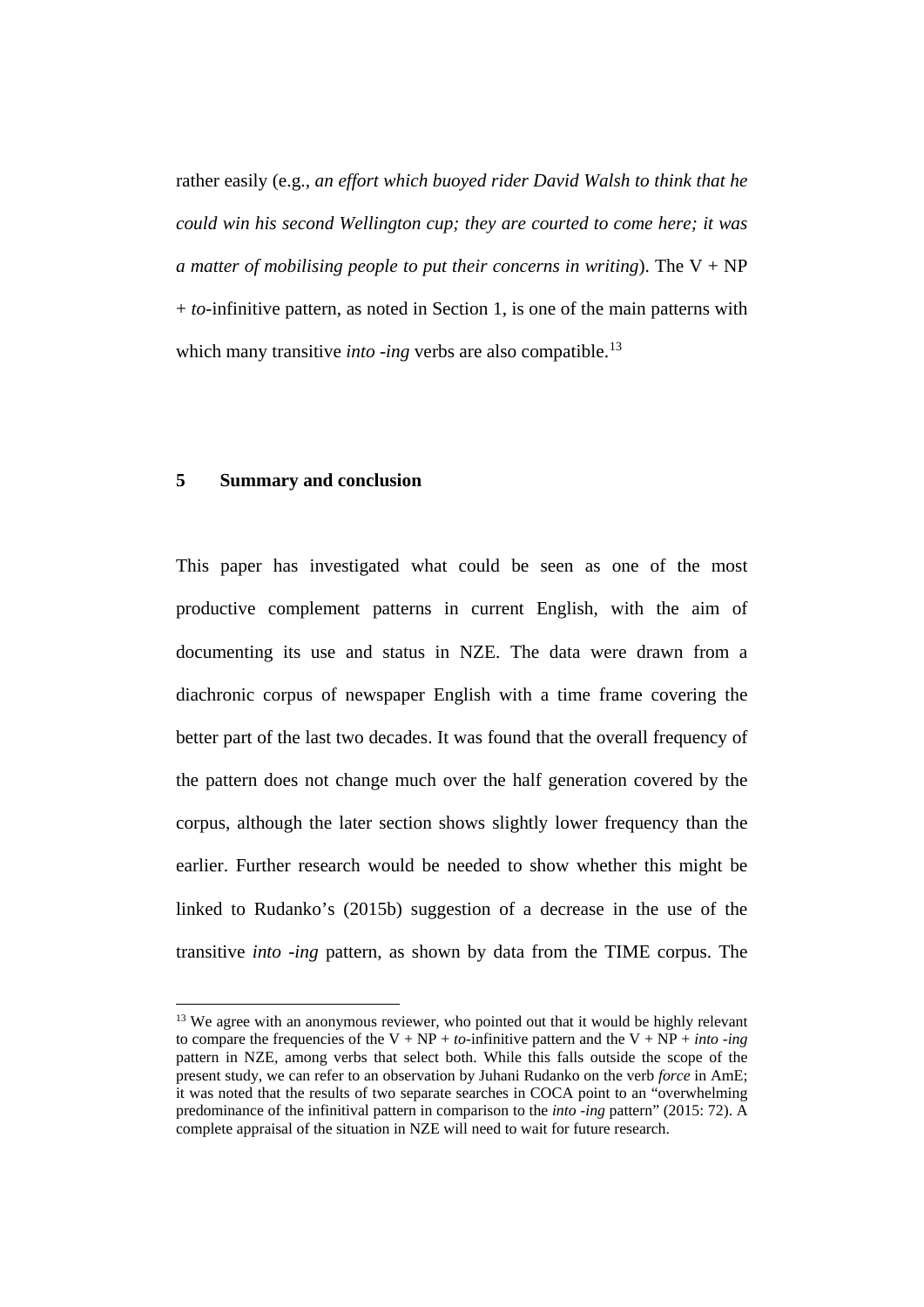frequencies observed here are in line with those produced by Davies (2012), with data from COHA.

The data uncovered 19 matrix verbs that were previously undocumented in the transitive *into -ing* pattern, and at least two of these, *monster* and *heavy*, are attributed to local NZE lexical inventiveness. Clearly we are not claiming that the appearance of these verbs in this pattern in the CNZNE material represents the very first usage, only that these are possibly the first recorded examples in a study of this type. Among many of the innovative verbs, various word formation processes were seen to be actively used, and from this point of view, complex and creative matrix verbs such as *turbo-shock* will no doubt continue to appear, as the combination possibilities are almost endless.

The present analysis is based on newspaper language, and admittedly, the restriction to just one text type is not ideal. It should be remembered, though, that a large number of important studies have been conducted on the basis of newspaper material, and the genre does have its advantages, not least the wealth of different subject matters covered and the fact that it reflects current trends in language use. Provided the different types of newspapers – e.g. elite, popular, etc. – are represented in a corpus, valid inferences can be drawn from the results.

On a final note, it was something of a surprise that no influence of te reo Māori was evident among the matrix verbs in our material. We were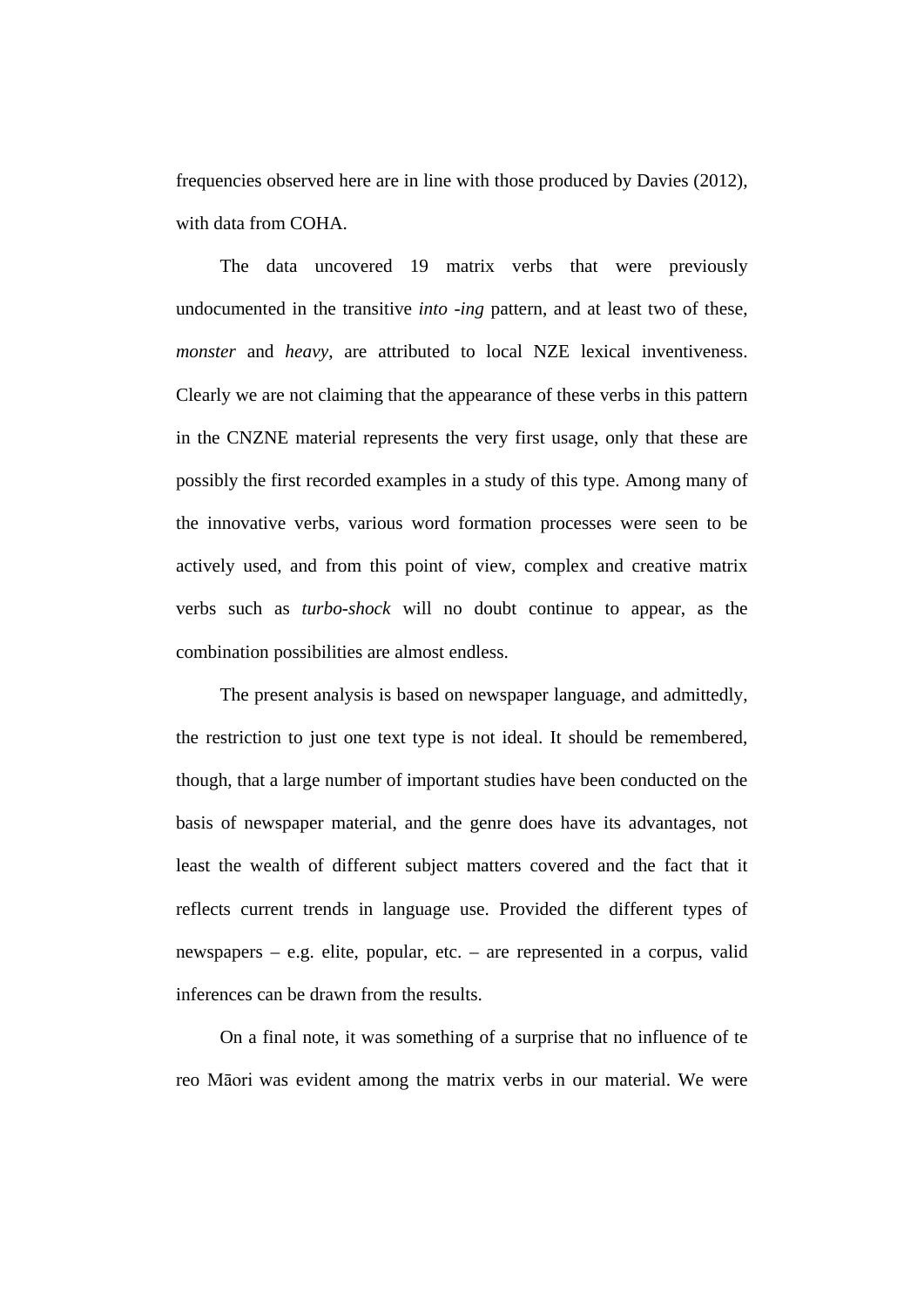pleased, however, to at least come across this example of the *into* NP pattern from earlier years:

(9) Why, only ten years after a city's Jubilee, should the people be hakaed into another outburst, while a blank interval of forty years intervenes before the centenary celebrations? (*Press* 1928)

We have seen that the *into* NP pattern has a connection with the development of the transitive *into -ing* pattern, and, despite not having surfaced in our corpus data, it is quite possible that *haka* and/or other similar words from te reo Māori are being used in the *into -ing* pattern somewhere in New Zealand. Given the well-known negative attitudes towards te reo Māori during the early part of the  $20<sup>th</sup>$  century, it seems that the author of this example was ahead of his/her time, but that *haka* did not succeed in making it into the ranks of verbs used with the *into -ing* pattern.

# **References**

Bauer, Laurie. 1994. English in New Zealand. In *The Cambridge History of the English Language, Vol V: English in Britain and Overseas, Origins and Developments*, R. W. Burchfield (ed), 382-429. Cambridge: Cambridge University Press.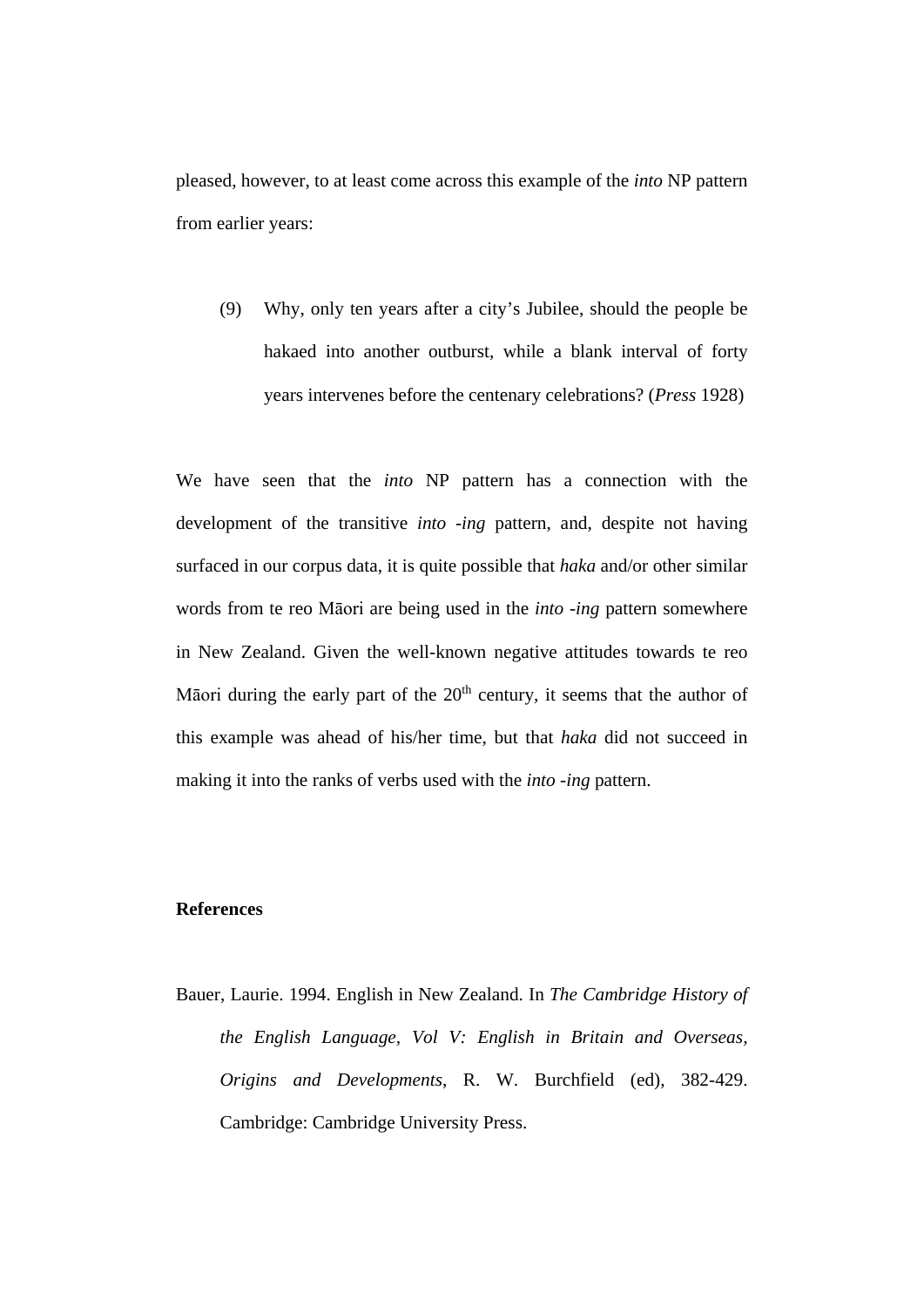- Bauer, Laurie & Bauer, Winifred. 2000. Nova Zelandia est omnis divisa in partes tres. *New Zealand English Journal* 14: 7-17.
- Belich, James. 1996. *Making Peoples: A history of the New Zealanders from Polynesian settlement to the end of the nineteenth century*. Allen Lane: The Penguin Press.
- Bridgeman, Lorraine, Dillinger, Dale, Higgins, Constance, Seaman, David & Shank, Floyd. 1965. *More classes of verbs in English*. Bloomington: Indiana University Linguistics Club.
- Brinton, Laurel J. & Brinton, Donna M. 2010. *The Linguistic Structure of Modern English*. Amsterdam and Philadephia: John Benjamins.
- Calude, Andreea & James, Paul. 2011. A diachronic corpus of New Zealand newspapers. *New Zealand English Journal* 25: 35-52.
- Davies, Mark A. 2012. Some methodological issues related to corpus-based investigations of recent syntactic changes in English. In *The Oxford Handbook of the History of English*, Terttu Nevalainen & Elizabeth Traugott (eds), 157-174. Oxford: Oxford University Press.
- Francis, Gill, Hunston, Susan & Manning, Elizabeth. 1996. *Collins Cobuild Grammar Patterns 1: Verbs*. London: Harper Collins.
- Gordon, Elizabeth, Campbell, Lyle, Hay, Jennifer, MacLagan, Margaret, Sudbury, Andrea & Trudgill, Peter. 2004. *New Zealand English: Its Origins and Evolution*. Cambridge: Cambridge University Press.
- Gordon, Elizabeth & Abell, Marcia. 1990. This objectionable colonial dialect: historical and contemporary attitudes to New Zealand speech.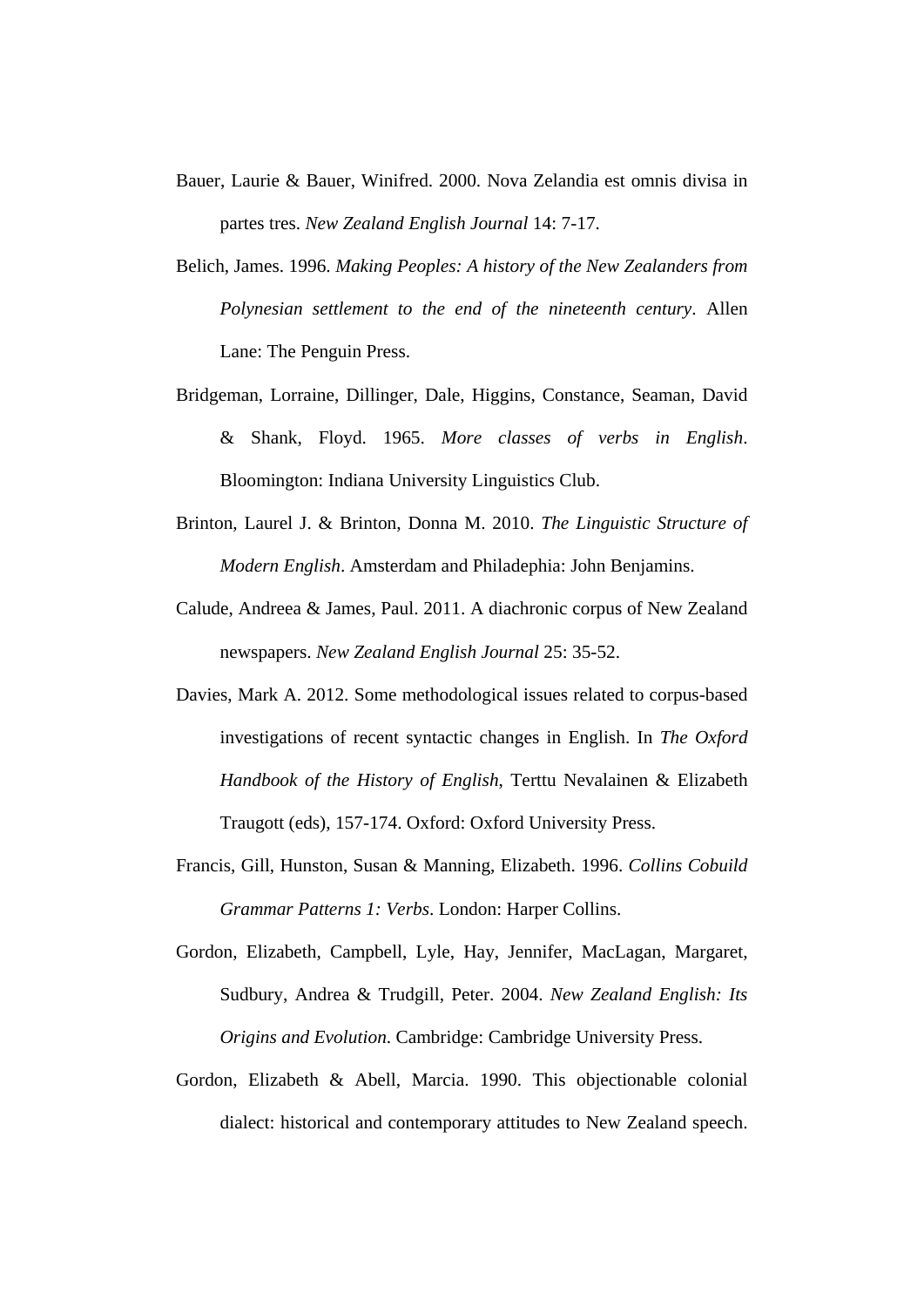In *New Zealand Ways of Speaking English,* Allan Bell & Janet Holmes (eds)*,* 21-48. Clevedon: Multilingual Matters.

- Görlach, Manfred. 1987. Colonial lag? The alleged conservative character of American English and other 'colonial' varieties. *English World-Wide* 8: 41-60.
- Hay, Jennifer, Maclagan, Margaret & Gordon, Elizabeth. 2008. *New Zealand English.* Cambridge: Cambridge University Press.

Huddleston, Rodney & Pullum, Geoffrey. 2002. *The Cambridge Grammar* 

- *of the English Language*. Cambridge: Cambridge University Press.
- Hundt, Marianne. 2009. Colonial lag, colonial innovation or simply language change? In *One Language, Two Grammars?* Günter Rohdenburg & Julia Schlüter (eds), 13-37. Cambridge: Cambridge University Press.
- Hunston, Susan & Francis, Gill. 2000. *Pattern Grammar: A Corpus-Driven Approach to the Lexical Grammar of English*. Amsterdam: John Benjamins.
- Kim, Jong Bok & Davies, Mark A. 2016. The into-causative construction in English: a construction-based perspective. *English Language and Linguistics* 20: 55-83.
- Macalister, John. 2001. Introducing a New Zealand newspaper corpus. *New Zealand English Journal* 15: 35-41.
- Marckwardt, Albert. 1958. *American English*. New York: Oxford University Press.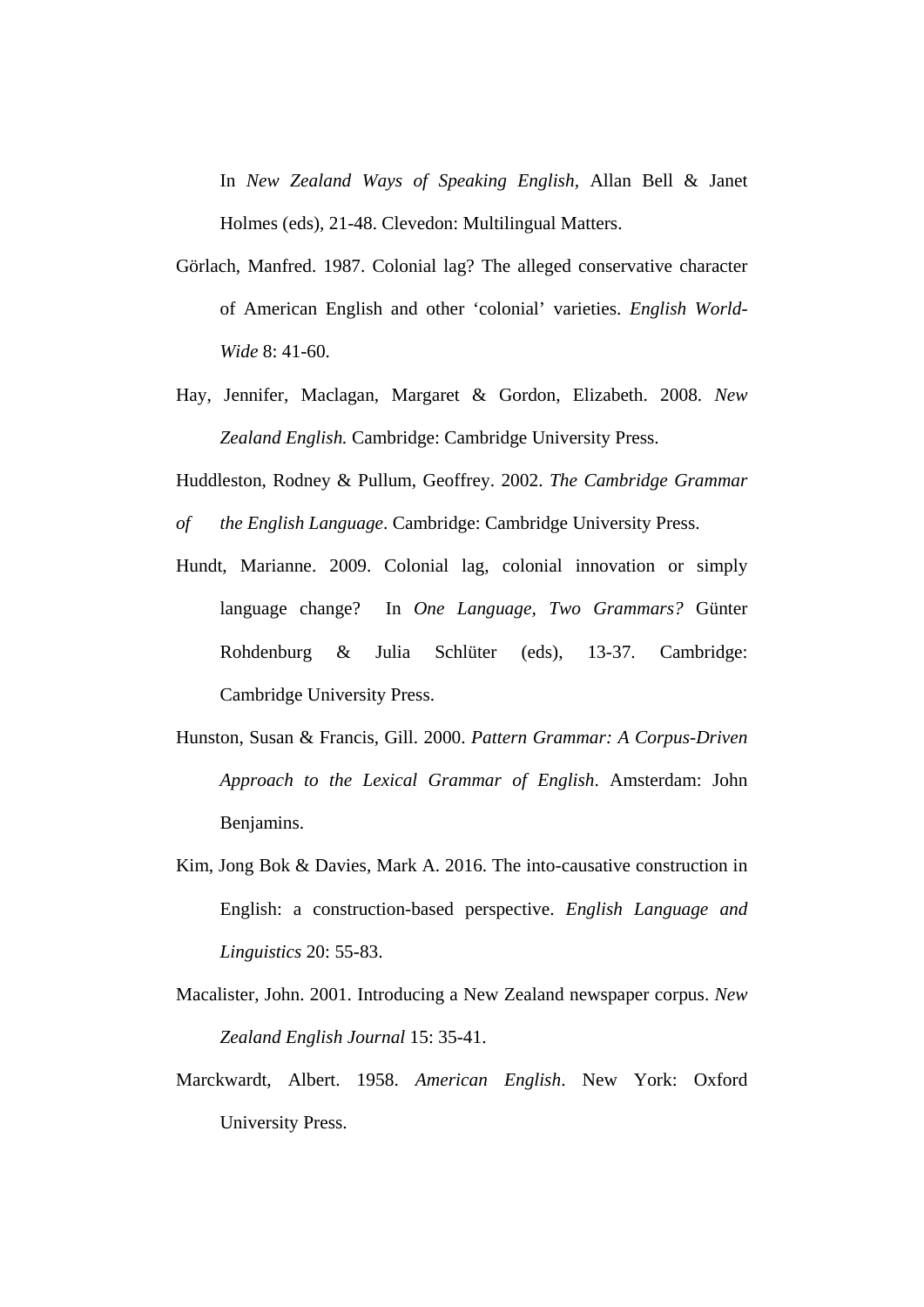- Rickman, Paul. In press. Aspects of verb complementation in New Zealand Newspaper English. In *Changing English: Global and Local Perspectives,* Markku Filppula, Juhani Klemola, Anna Mauranen & Svetlana Vetchinnikova (eds). Berlin: Mouton de Gruyter.
- Rohdenburg, Günter. 2006. The Role of Functional Constraints in the Evolution of the English Complementation System. In *Syntax, Style and Grammatical Norms*, Christiane Dalton-Puffer, Dieter Kastovsky, Nikolaus Ritt & Herbert Schendl (eds), 143-166. Bern: Peter Lang.
- Rudanko, Juhani. 2000. *Corpora and Complementation: Tracing Sentential Complementation Patterns of Nouns, Adjectives and Verbs over the Last Three Centuries*. Lanham, MD: University Press of America.
- Rudanko, Juhani. 2002. *Complements and Constructions*. Lanham, MD: University Press of America.
- Rudanko, Juhani. 2005. Lexico-grammatical innovation in current British and American English: A case study on the transitive into -ing pattern with evidence from the bank of English corpus. *Studia Neophilologica* 77: 171-87.
- Rudanko, Juhani. 2006. Emergent alternation in complement selection: the spread of the transitive 'into –ing' construction in British and American English. *Journal of English Linguistics* 34: 312-331.
- Rudanko, Juhani. 2011. *Changes in Complementation in British and American English: Corpus-based Studies on Non-finite Complements in Recent English*. Basingstoke, UK: Palgrave Macmillan.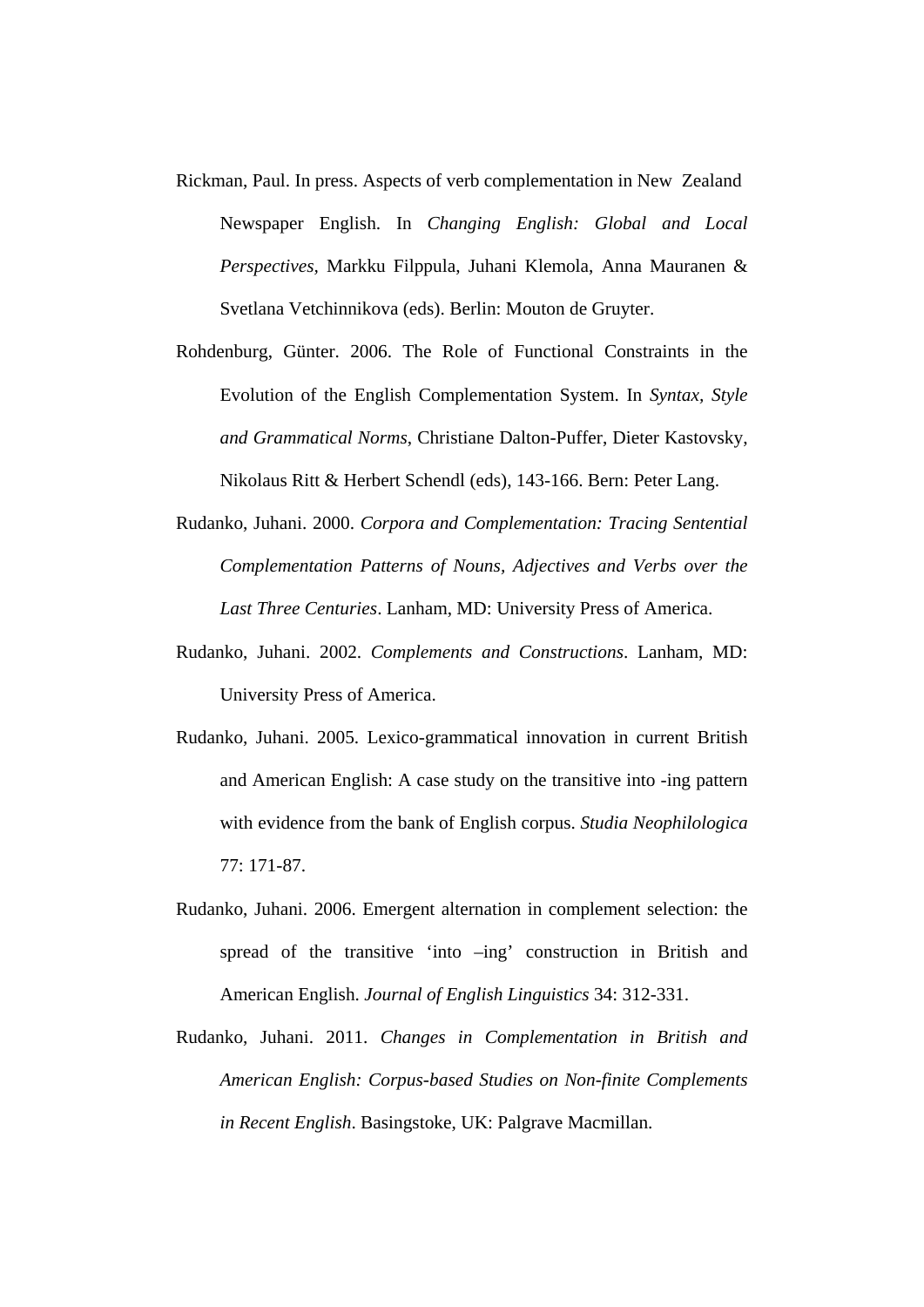- Rudanko, Juhani. 2015a. Wheedled me into lending him my best hunter: Comparing the emergence of the transitive *into -ing* pattern in British and American English. In *Perspectives on Complementation: Structure, Variation and Boundaries*, Mikko Höglund, Paul Rickman, Juhani Rudanko & Jukka Havu (eds), 128-140. Basingstoke, UK: Palgrave Macmillan.
- Rudanko, Juhani. 2015b. *Linking Form and Meaning: Studies on Selected Control Patterns in Recent English*. Basingstoke, UK: Palgrave Macmillan.
- Rudanko, Juhani & Luodes, Lea. 2005. *Complementation in British and American English.* Lanham, MD: University Press of America.
- Trudgill, Peter. 2004. *New-Dialect Formation: The Inevitability of Colonial Englishes*. Oxford: Oxford University Press.
- Trudgill, Peter, Gordon, Elizabeth, Lewis, Gillian & Maclagan, Margaret. 2000. Determinism in new-dialect formation and the genesis of New Zealand English. *Journal of Linguistics* 36: 299-318.
- Turner, G. W. 1966. *The English Language in Australia and New Zealand*. London: Longman.

Wierzbicka, Anna. 1998. The semantics of English causative constructions in a universal-typological perspective. In *The New Psychology of Language: Cognitive and Functional Approaches to Language Structure, Volume I*, Tomasello, Michael (ed), 113-153. Mahwah, NJ: Lawrence Erlbaum.